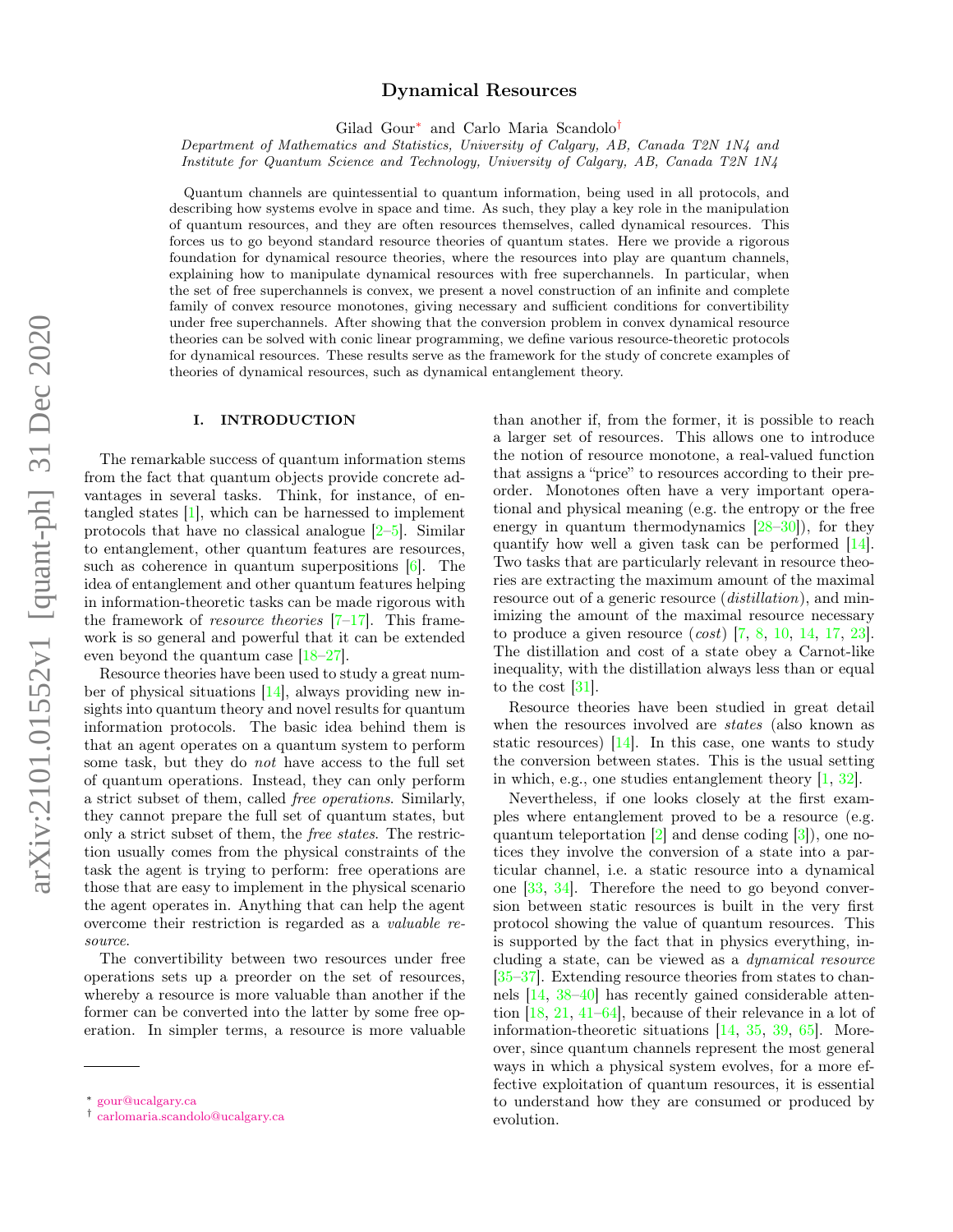In theories of dynamical resources, the agent converts different channels by means of a restricted set of  $su$ permaps  $[35, 43, 66-70]$  $[35, 43, 66-70]$  $[35, 43, 66-70]$  $[35, 43, 66-70]$  $[35, 43, 66-70]$ . In particular, we focus on supermaps that send quantum channels to quantum channels. They are called superchannels. They are not just abstract entities, but they can be realized in a laboratory with a pre-processing channel and a post-processing channel, connected by a memory system [\[35,](#page-11-19) [43\]](#page-12-6). Clearly, if we take the pre- and the post-processing of a superchannel to be free channels (according to some resource theory of states), we have a free superchannel [\[18\]](#page-11-6), which sends free channels to free channels (even in a complete sense). This is the most common approach to constructing free superchannels [\[18,](#page-11-6) [39\]](#page-12-4).

In this article, which is a companion to Ref.  $[59]$ , we present the general framework of resource theories of quantum processes, which constitutes the mathematical framework for our treatment of dynamical entanglement announced in Ref. [\[59\]](#page-12-9). We note how for the largest class of free superchannels in a resource theory, which are completely resource non-generating superchannels, it is not clear if they can actually be realized in terms of free preand post-processing, and we conjecture that this is not the case.

Then we turn to the conversion problem, showing two ways to solve it in convex dynamical resource theories by means of a conic linear program. In the first approach, we construct a complete family of convex dynamical monotones, which give necessary and sufficient conditions for convertibility under free superchannels. In the second approach, solving the conversion problem becomes equivalent to calculating a particular type of distance—the conversion distance—from one channel to another.

Finally, we present the classic resource-theoretic protocols of cost and distillation both in the single-shot and the asymptotic regime. We note that for dynamical resources such protocols take a new twist from their static counterpart, whereby various dynamical resources can also be applied one after another (and not just in parallel) to create an adaptive strategy [\[42,](#page-12-10) [47,](#page-12-11) [58,](#page-12-12) [59,](#page-12-9) [71–](#page-12-13)[73\]](#page-12-14).

The article is organized as follows. In section [II,](#page-1-0) we present basic facts on the formalism of superchannels, including a new result on the uniqueness of a superchannel realization in terms of pre- and post-processing. In the same section we give an overview of quantum resource theories as well. Section [III](#page-6-0) is all devoted to the general formalism of resource theories for quantum processes, with a new construction of a complete set of monotones, and precise definitions of several conversion protocols. Conclusions are drawn in section [IV.](#page-10-0)

### <span id="page-1-0"></span>II. PRELIMINARIES

This section contains some basic notions to understand the rest of this article. First we specify the notation we use, and then we move to give a brief overview of the formalism used to manipulate quantum channels, namely supermaps, superchannels, and combs. Here we also prove a new result (theorem [2\)](#page-3-0), concerning the uniqueness of the realization of a superchannel in terms of quantum channels. Finally we give a brief introduction to resource theories.

### A. Notation

Physical systems and their corresponding Hilbert spaces will be denoted by  $A, B, C$ , etc, where we will use the notation AB to mean  $A \otimes B$ . Dimensions will be denoted with vertical bars; e.g. the dimension of system  $A$  will be denoted by  $|A|$ . The tilde symbol will be reserved to indicate a replica of a system. For example,  $\widetilde{A}$  denotes a replica of A, i.e.  $|A| = |\widetilde{A}|$ . Density matri- $\frac{1}{2}$  cess acting on Hilbert spaces will be denoted by lowercase Greek letter  $\rho$ ,  $\sigma$ , etc, with one exception for the maximally mixed state (i.e. the uniform state), which will be denoted by  $u_A := \frac{1}{|A|} I_A$ .

The set of all bounded operators acting on system A is denoted by  $\mathfrak{B}(A)$ , the set of all Hermitian matrices acting on A by Herm  $(A)$ , and the set of all density matrices acting on system A by  $\mathfrak{D}(A)$ . Note that  $\mathfrak{D}(A) \subset \text{Herm}(A) \subset \mathfrak{B}(A)$ . We use the calligraphic letters  $\mathcal{D}, \mathcal{E}, \mathcal{F}$ , etc. to denote quantum channels, reserving  $V$  to represent an isometry map. The identity map on a system  $A$  will be denoted by  $\mathsf{id}_A$ . The set of all linear maps from  $\mathfrak{B}(A)$  to  $\mathfrak{B}(B)$  is denoted by  $\mathfrak{L}(A \rightarrow B)$ , the set of all completely positive (CP) maps by CP  $(A \rightarrow B)$ , and the set of quantum channels by CPTP  $(A \rightarrow B)$ . Note that CPTP  $(A \to B) \subset CP (A \to B) \subset \mathfrak{L} (A \to B)$ . Herm  $(A \rightarrow B)$  will denote the real vector space of all Hermitian-preserving maps in  $\mathfrak{L}(A \to B)$ . We will write  $\mathcal{N} \geq 0$  to mean that the map  $\mathcal{N} \in \text{Herm}(A \to B)$  is completely positive.

Since in this paper we focus on dynamical resources in the form of quantum channels, unless otherwise specified, it will be convenient to associate two subsystems  $A_0$ and  $A_1$  with every physical system  $A$ , referring, respectively, to the input and output of the resource. Hence, any physical system will be comprised of two subsystems  $A = (A_0, A_1)$ , even those representing a static resource, in which case we simply have  $|A_0| = 1$ . For simplicity, we will denote a channel with a subscript A, e.g.  $\mathcal{N}_A$ , to mean that it is an element of CPTP  $(A_0 \rightarrow A_1)$ . Similarly, a bipartite channel in CPTP  $(A_0B_0 \rightarrow A_1B_1)$  will be denoted by  $\mathcal{N}_{AB}$ . This notation makes the analogy with bipartite states more transparent.

In this setting, when we consider  $A = (A_0, A_1)$ ,  $B = (B_0, B_1)$ , etc. comprised of input and output subsystems, the symbol  $\mathfrak{L}(A \to B)$  refers to all linear maps from the vector space  $\mathfrak{L}(A_0 \to A_1)$  to the vector space  $\mathfrak{L}(B_0 \to B_1)$ . Similarly, Herm  $(A \to B) \subset$  $\mathfrak{L}(A \to B)$  is a real vector space consisting of all the linear maps that take elements in Herm  $(A_0 \rightarrow A_1)$  to elements in Herm  $(B_0 \to B_1)$ . In other terms, maps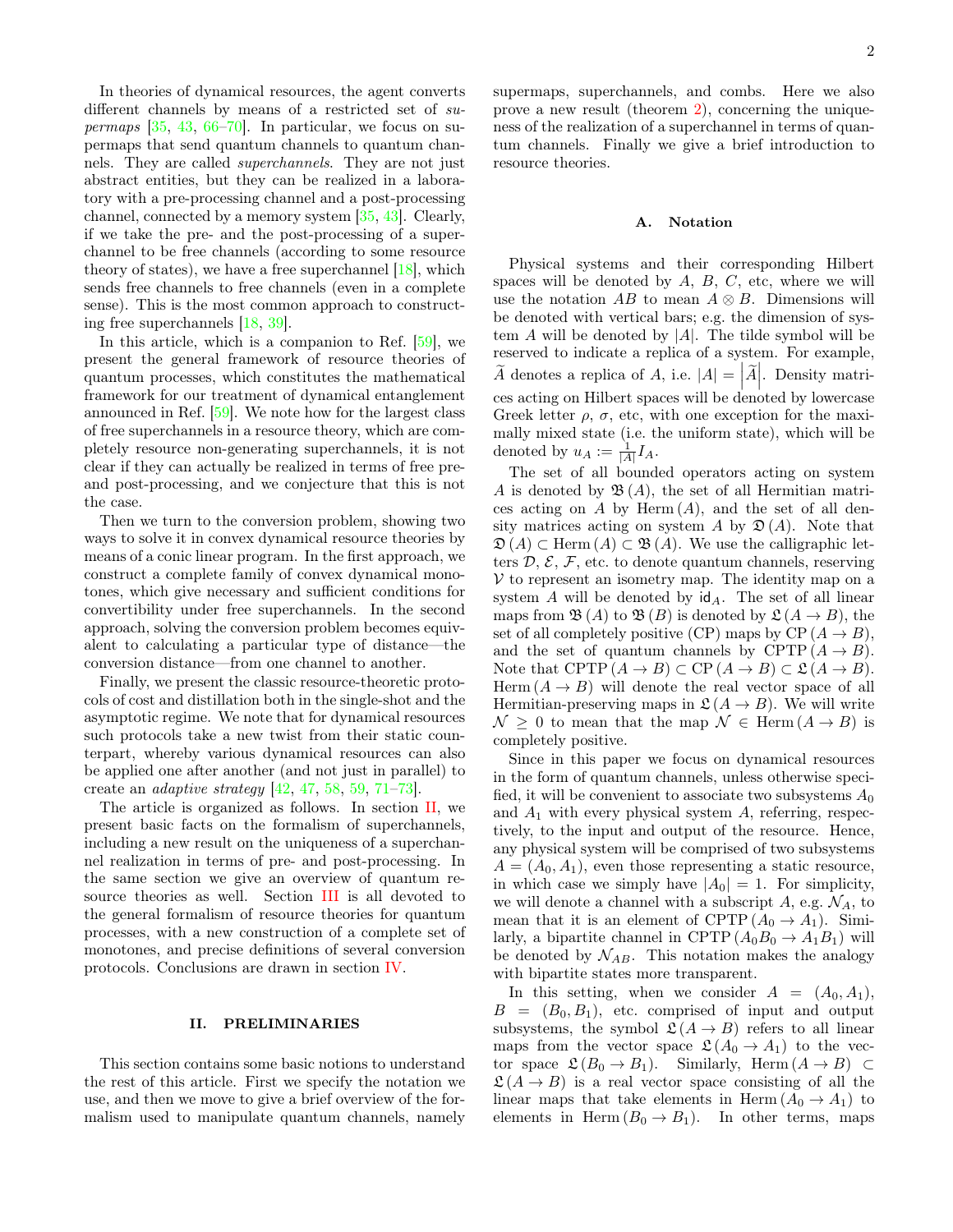in Herm  $(A \rightarrow B)$  take Hermitian-preserving maps to Hermitian-preserving maps. Linear maps in  $\mathfrak{L}(A \to B)$ and Herm  $(A \rightarrow B)$  will be called *supermaps*, and will be denoted by capital Greek letters  $\Theta$ ,  $\Upsilon$ ,  $\Omega$ , etc. The identity supermap in  $\mathfrak{L}(A \to A)$  will be denoted by  $\mathbb{1}_A$ .

We will use square brackets to denote the action of a supermap  $\Theta_{A\to B} \in \mathfrak{L}(A \to B)$  on a linear map  $\mathcal{N}_A \in$  $\mathfrak{L}(A_0 \to A_1)$ . For example,  $\Theta_{A \to B} [\mathcal{N}_A]$  is a linear map in  $\mathfrak{L}(B_0 \to B_1)$  obtained from the action of the supermap  $Θ$  on the map  $N$ . Moreover, for a simpler notation, the identity supermap will not appear explicitly in equations; e.g.  $\Theta_{A\rightarrow B}$  [ $\mathcal{N}_{RA}$ ] will mean  $(1_R \otimes \Theta_{A\rightarrow B})$  [ $\mathcal{N}_{RA}$ ]. Instead, the action of linear map (e.g. quantum channel)  $\mathcal{N}_A \in \mathfrak{L}(\mathcal{A}_0 \to \mathcal{A}_1)$  on a matrix  $\rho \in \mathfrak{B}(\mathcal{A}_0)$  is written with round brackets, i.e.  $\mathcal{N}_A(\rho_{A_0}) \in \mathfrak{B}(A_1)$ .

Finally, we adopt the following convention concerning partial traces: when a system is missing, we take the partial trace over the missing system. This applies to matrices as well as to maps. For example, if  $M_{AB}$  is a matrix on  $A_0A_1B_0B_1$ ,  $M_{AB_0}$  denotes the partial trace on the missing system  $B_1$ :  $M_{AB_0}$  := Tr<sub>B<sub>1</sub></sub> [ $M_{AB}$ ].

#### B. Supermaps and superchannels

The space  $\mathfrak{L}(A_0 \to A_1)$  is equipped with an inner product given by

<span id="page-2-0"></span>
$$
\langle \mathcal{N}_A, \mathcal{M}_A \rangle := \sum_{i,j} \left\langle \mathcal{N}_A \left( |i\rangle \left\langle j \right|_{A_0} \right), \mathcal{M}_A \left( |i\rangle \left\langle j \right|_{A_0} \right) \right\rangle_{\text{HS}},
$$
\n(1)

where  $\langle X, Y \rangle_{\text{HS}} := \text{tr} \left[ X^{\dagger} Y \right]$  is the Hilbert-Schmidt inner product between matrices  $X, Y \in \mathfrak{B}(A_1)$ . The inner product above can be expressed in terms of the Choi matrices of  $\mathcal N$  and  $\mathcal M$ . Denote by  $J_A^{\mathcal N} := \mathcal N_{\widetilde A_0 \to A_1} \left( \phi_{\overline A}^+ \right)$  $A_0A_0$  $\setminus$ the Choi matrix of  $\mathcal{N}_A$ , where  $\phi^+$  $A_{A_0\widetilde{A}_0}^+:=\ket{\phi^+}\bra{\phi^+}_{A_0\widetilde{A}_0}$ and  $|\phi^+\rangle_{A_0\widetilde{A}_0} = \sum_i |ii\rangle_{A_0\widetilde{A}_0}$  is the unnormalized max-<br>implies ortained at the With this potation, the inner imally entangled state. With this notation, the inner product between  $\mathcal{N}_A$  and  $\mathcal{M}_A$  can be expressed as [\[43\]](#page-12-6)

$$
\langle \mathcal{N}_A, \mathcal{M}_A \rangle = \langle J_A^{\mathcal{N}}, J_A^{\mathcal{M}} \rangle_{\text{HS}} = \text{tr}\left[ \left( J_A^{\mathcal{N}} \right)^{\dagger} J_A^{\mathcal{M}} \right].
$$

The canonical orthonormal basis (relative to the above inner product) is given by  $\left\{\mathcal{E}_{A}^{ijk\ell}\right\}$ , where

$$
\mathcal{E}_A^{ijk\ell}(\rho_{A_0}) := \langle i|\rho_{A_0}|j\rangle |k\rangle \langle \ell|_{A_1} \quad \forall \rho \in \mathfrak{B}(A_0).
$$

The space  $\mathfrak{L}(A \to B)$  with  $A = (A_0, A_1)$  and  $B =$  $(B_0, B_1)$  is also equipped with the following inner product: given  $\Theta, \Omega \in \mathfrak{L}(A \to B)$ 

$$
\langle \Theta_{A\to B}, \Omega_{A\to B} \rangle := \sum_{i,j,k,\ell} \left\langle \Theta_{A\to B} \left[ \mathcal{E}_A^{ijk\ell} \right], \Omega_{A\to B} \left[ \mathcal{E}_A^{ijk\ell} \right] \right\rangle,
$$

where the inner product on the right-hand side is the inner product between maps as defined in Eq. [\(1\)](#page-2-0). Similarly to the inner product between maps, the inner product between supermaps can also be expressed in terms of

Choi matrices. We define the Choi matrix of a supermap  $\Theta \in \mathfrak{L} (A \to B)$  to be [\[43\]](#page-12-6)

$$
\mathbf{J}_{AB}^{\Theta} := \sum_{i,j,k,\ell} J_A^{\mathcal{E}^{ijk\ell}} \otimes J_B^{\Theta[\mathcal{E}_A^{ijk\ell}]}.
$$

Then, with this notation, the inner product between two supermaps  $\Theta$  and  $\Omega$  can be expressed as

$$
\langle \Theta_{A\to B}, \Omega_{A\to B} \rangle = \langle \mathbf{J}_{AB}^{\Theta}, \mathbf{J}_{AB}^{\Omega} \rangle_{\text{HS}} = \text{tr}\left[ \left( \mathbf{J}_{AB}^{\Theta} \right)^{\dagger} \mathbf{J}_{AB}^{\Omega} \right].
$$

The Choi matrix of a supermap  $\Theta \in \mathfrak{L}(A \to B)$  can also be expressed in other three alternative ways [\[43\]](#page-12-6). First, from its definition,  $J_{AB}^{\Theta}$  can be expressed as the Choi matrix of the map

$$
\mathcal{P}_{AB}^{\Theta}:=\Theta_{\widetilde{A}\rightarrow B}\left[\Phi_{A\widetilde{A}}^{+}\right],
$$

where the map  $\Phi^+$  $\frac{4}{A\widetilde{A}}$  is defined as

$$
\Phi^+_{A\widetilde{A}}:=\sum_{i,j,k,\ell} \mathcal{E}^{ijk\ell}_A\otimes \mathcal{E}^{ijk\ell}_{\widetilde{A}}
$$

.

A simple calculation shows that  $\Phi_{\mu}^{+}$  $\frac{1}{A\widetilde{A}}$  is completely positive, and acts on  $\rho \in \mathfrak{B}\left( A_0 \widetilde{A}_0 \right)$  as

$$
\Phi^+_{A\widetilde{A}}\left(\rho_{A_0\widetilde{A}_0}\right)=\mathrm{tr}\left[\rho_{A_0\widetilde{A}_0}\phi^+_{A_0\widetilde{A}_0}\right]\phi^+_{A_1\widetilde{A}_1}.
$$

In other terms, the CP map  $\Phi_{\mu}^{+}$  $\begin{pmatrix} + \\ A\widetilde{A} \end{pmatrix}$  can be viewed as a generalization of the (unnormalized) maximally entangled state  $\phi^+$  $A_0 A_0$ <sup>.</sup>

A supermap  $\Theta \in \mathcal{L}(A \to B)$  can also be characterized by its action on Choi matrices. One can define a linear map  $\mathcal{R}^{\Theta} : \mathfrak{B}(A) \to \mathfrak{B}(B)$  as

$$
\mathcal{R}_{A\to B}^{\Theta}(\rho_A) := \text{tr}_A \left[ \mathbf{J}_{AB}^{\Theta} \left( \rho_A^T \otimes I_B \right) \right] \quad \forall \rho \in \mathfrak{B}(A).
$$

With this definition,  $J_{AB}^{\Theta}$  can be viewed as the Choi matrix of  $\mathcal{R}_{A\to B}^{\Theta}$ . Note that although  $\mathcal{P}_{AB}^{\Theta}$  and  $\mathcal{R}_{A\to B}^{\Theta}$  have the same Choi matrix  $\mathbf{J}_{AB}^{\Theta}, \mathcal{P}_{AB}^{\Theta}$  takes systems  $A_0B_0$  to  $A_1B_1$ , whereas the map  $\mathcal{R}^{\Theta}$  takes system  $A = (A_0, A_1)$ to system  $B = (B_0, B_1)$ . This brings us to the last representation of a supermap in terms of a linear map  $\mathcal{Q}^{\Theta}$ :  $\mathfrak{B}(A_1B_0) \to \mathfrak{B}(A_0B_1)$ , which is defined as the map satisfying

<span id="page-2-1"></span>
$$
\mathbf{J}_{AB}^{\Theta} := \mathcal{Q}_{\widetilde{A}_1 \widetilde{B}_0 \to A_0 B_1}^{\Theta} \left( \phi_{A_1 \widetilde{A}_1}^+ \otimes \phi_{B_0 \widetilde{B}_0}^+ \right), \qquad (2)
$$

or as  $\mathcal{Q}^{\Theta} := \mathbb{1}_A \otimes \Theta_{A \to B} [\mathcal{S}_A]$ , where  $\mathcal{S}_A$  is the swap from  $A_1$  to  $A_0$ . All these three representations of a supermap,  $\mathcal{P}^{\Theta}, \mathcal{Q}^{\Theta}, \text{ and } \mathcal{R}^{\Theta}, \text{ play a useful role in the study of quan-}$ tum resource theories, as shown in Ref. [\[74\]](#page-12-15) in the case of the entanglement of bipartite channels.

A superchannel is a supermap  $\Theta_{A\rightarrow B} \in \mathfrak{L}(A \rightarrow B)$ that takes quantum channels to quantum channels even when tensored with the identity supermap [\[35,](#page-11-19) [43,](#page-12-6) [66–](#page-12-7) 70. More precisely,  $\Theta_{A\rightarrow B} \in \mathcal{L}(A \rightarrow B)$  is called a superchannel if it satisfies the following two conditions: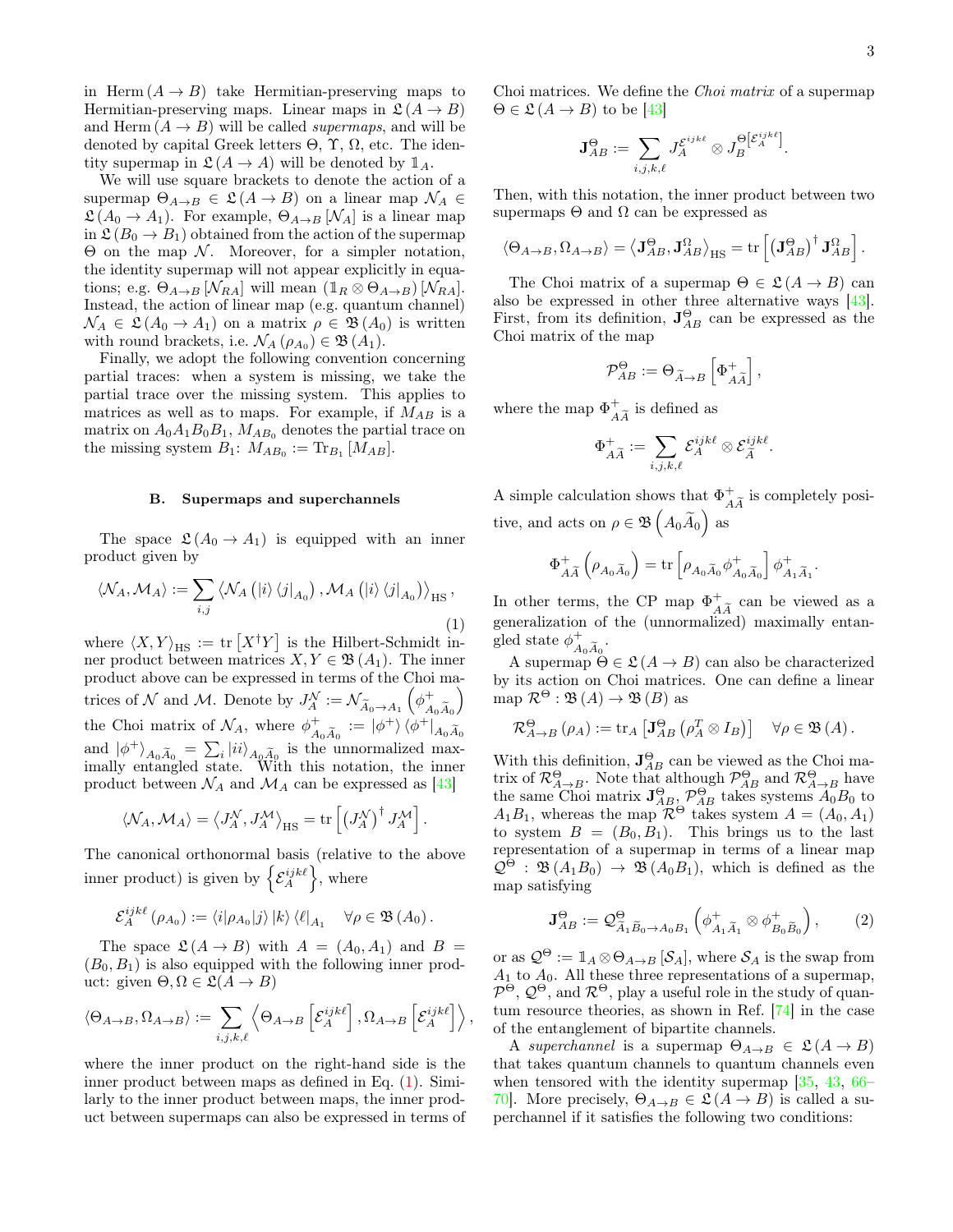

<span id="page-3-1"></span>Figure 1. Realization of a superchannel in terms of a preprocessing channel  $\mathcal F$  and a post-processing channel  $\mathcal E$ .

- 1. For any trace-preserving map  $\mathcal{N}_A \in \mathfrak{L}(\mathcal{A}_0 \to \mathcal{A}_1),$ the map  $\Theta_{A\rightarrow B}$  [ $\mathcal{N}_A$ ] is a trace-preserving map in  $\mathfrak{L}(B_0 \to B_1).$
- 2. For any system  $R = (R_0, R_1)$  and any bipartite CP map  $\mathcal{N}_{RA} \in CP(R_0A_0 \rightarrow R_1A_1)$ , the map  $\Theta_{A\rightarrow B}$  [ $\mathcal{N}_{RA}$ ] is also CP.

We will also say that a supermap  $\Theta_{A\to B} \in \mathfrak{L}(A \to B)$ , is positive if it takes CP maps to CP maps, and completely positive (CP), if it satisfies the second condition above [\[35,](#page-11-19) [43\]](#page-12-6). Therefore, a superchannel is a CP supermap that takes trace-preserving maps to tracepreserving maps [\[43,](#page-12-6) [70\]](#page-12-8). We will denote the set of superchannels from A to B by  $\mathfrak{S}(A \rightarrow B)$ . Note that  $\mathfrak{S} (A \to B) \subset \mathfrak{L} (A \to B).$ 

The above definition is axiomatic and minimalist, in the sense that any physical evolution (or simulation) of a quantum channel must satisfy these two basic conditions. The third part of the following theorem shows that these two conditions are sufficient to ensure that superchannels are indeed physical processes.

<span id="page-3-4"></span>**Theorem 1** ([\[35,](#page-11-19) [43\]](#page-12-6)). Let  $\Theta \in \mathfrak{L}(A \rightarrow B)$ . The following are equivalent.

- 1.  $\Theta$  is a superchannel.
- 2. The Choi matrix  $\mathbf{J}_{AB}^{\Theta} \geq 0$  of  $\Theta$  has marginals

<span id="page-3-5"></span>
$$
\mathbf{J}_{A_1B_0}^{\Theta} = I_{A_1B_0}, \qquad \mathbf{J}_{AB_0}^{\Theta} = \mathbf{J}_{A_0B_0}^{\Theta} \otimes u_{A_1}, \qquad (3)
$$

where  $u_{A_1}$  is the maximally mixed state (i.e. the uniform state) on system  $A_1$ .

3. There exists a Hilbert space E, with  $|E| \leq |A_0 B_0|$ , and two CPTP maps  $\mathcal{F} \in \text{CPTP}(B_0 \to EA_0)$  and  $\mathcal{E} \in \text{CPTP}(EA_1 \to B_1)$  such that for all  $\mathcal{N}_A \in$  $\mathfrak{L}(A_0 \to A_1)$ 

<span id="page-3-3"></span>
$$
\Theta\left[\mathcal{N}_A\right] = \mathcal{E}_{EA_1 \to B_1} \circ \mathcal{N}_{A_0 \to A_1} \circ \mathcal{F}_{B_0 \to EA_0} \tag{4}
$$

(see Fig. [1\)](#page-3-1). Furthermore,  $\mathcal{Q}_{A_1B_0\rightarrow A_0B_1}^{\Theta}$  =  $\mathcal{E}_{EA_1\rightarrow B_1} \circ \mathcal{F}_{B_0\rightarrow EA_0} \in \text{CPTP}(A_1B_0 \rightarrow A_0B_1),$ and  $F$  can be taken to be an isometry.

4. For every  $\mathcal{N} \in \text{CPTP}(A_0 \to A_1)$ , the matrix  $\mathcal{R}_{A\rightarrow B}^{\Theta}\left( J_{A}^{\mathcal{N}}\right)$  is a Choi matrix of a quantum channel. That is,

$$
\mathcal{R}_{A\to B}^{\Theta} (J_A^{\mathcal{N}}) \geq 0
$$
 and  $\text{tr}_{B_1} [\mathcal{R}_{A\to B}^{\Theta} (J_A^{\mathcal{N}})] = I_{B_0}.$ 



<span id="page-3-2"></span>Figure 2. The realization of a superchannel is not unique. The map  $V$  can be any linear map (not even a channel) for which there exists another linear map  $\mathcal{V}^{-1}$  such that  $\mathcal{V}^{-1} \circ \mathcal{V} = id$ . For example, if  $V$  is an isometry channel that is not unitary, there are many channels  $\mathcal{V}^{-1}$  that satisfy  $\mathcal{V}^{-1} \circ \mathcal{V} = id$ . Note that one can even take  $V = V^{-1} = T$  to be the transpose map, in which case the resulting pre- and post-processing are not even necessarily CP!

In general, the realization of a superchannel as given in Fig. [1](#page-3-1) is not unique. This is due to the presence of a memory system, described in Fig. [1](#page-3-1) with the letter  $E$ . To see why, consider an isometry channel  $\mathcal{V}_{E\rightarrow E'}$  defined for all  $\rho \in \mathfrak{B}(E)$  by  $\mathcal{V}_{E \to E'}(\rho) = V \rho_E V^{\dagger}$ , where  $V : E \to E'$ is an isometry matrix satisfying  $V^{\dagger}V = I_E$ . Then, this isometry channel has many left inverses given by

$$
\mathcal{V}_{E'\to E}^{-1}\left(\sigma_{E'}\right) = V^{\dagger} \sigma_{E'} V + \text{tr}\left[\left(I_{E'} - VV^{\dagger}\right) \sigma_{E'}\right] \tau_E,
$$

where  $\tau \in \mathfrak{D}(E)$  is an arbitrary fixed density matrix. We can easily check that  $\mathcal{V}^{-1} \circ \mathcal{V} = id$ . In Fig. [2](#page-3-2) we use this map to show that the realization of a superchannel in terms of pre- and post-processing is not unique. Moreover, there is another way in which the realization of a superchannel can be non-unique, namely by appending a state in the pre-processing, and then discarding it in the post-processing. To see how this works, let  $\mathcal{F}_{B_0 \to EA_0}$  and  $\mathcal{E}_{EA_1 \to B_1}$  be the pre-processing and the post-processing in a realization of a superchannel  $\Theta \in \mathfrak{S}(A \rightarrow B)$ , respectively. Now consider the new pre-processing  $\mathcal{F}'_{B_0 \to E' E A_0} := \rho_{E'} \otimes \mathcal{F}_{B_0 \to E A_0}$ , where  $\rho \in \mathfrak{D}(E')$ , and the new post-processing  $\mathcal{E}_{A_1 E E' \to B_1}$ :=  $\text{tr}_{E'} \otimes \mathcal{E}_{EA_1 \to B_1}$ . It is straightforward to check that  $\mathcal{F}'$ and  $\mathcal{E}'$  realize exactly the same superchannel  $\Theta$ , as  $\mathcal F$  and E.

Although the realization of a superchannel is not unique, if we restrict the dimension of system  $E$  to be the smallest possible, and the map  $\mathcal F$  to be an isometry, we can obtain a new uniqueness result, expressed by the following theorem, which subsumes some of the results in Ref. [\[75\]](#page-12-16).

<span id="page-3-0"></span>**Theorem 2** (Uniqueness). Let  $\Theta \in \mathfrak{S}(A \rightarrow B)$  be a superchannel, and let  $r := \text{Rank}(\mathbf{J}_{A_0B_0}^{\Theta})$ . Then, there exists a system E with  $|E| = r$ , an isometry  $\mathcal{F} \in \text{CPTP}(B_0 \to EA_0)$  and a channel  $\mathcal{E} \in$ CPTP  $(EA_1 \rightarrow B_1)$  such that  $\Theta$  can be realized as in Eq. [\(4\)](#page-3-3). Furthermore, if there exists a system  $E'$  such that  $|E'| \leq r$ , an isometry  $\mathcal{F}' \in \text{CPTP}(B_0 \to E'A_0)$ , and a channel  $\mathcal{E}' \in \text{CPTP}(E'A_1 \to B_1)$  such that  $\Theta$  can be realized as in Eq. [\(4\)](#page-3-3) with  $\mathcal{F}'$  and  $\mathcal{E}'$  replacing  $\mathcal E$  and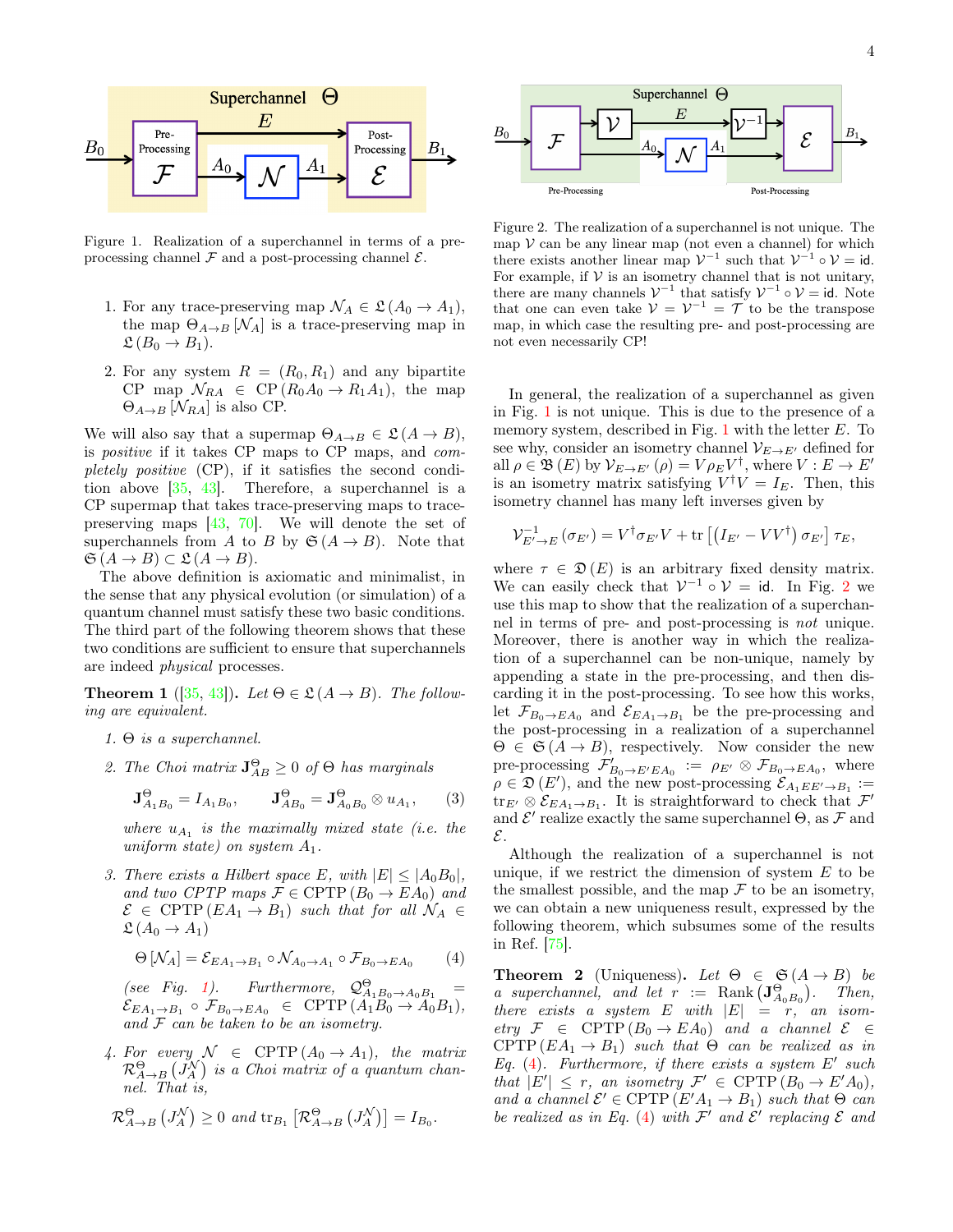$\mathcal{F},$  then  $|E'| = |E|$ , and there exists a unitary channel  $\mathcal{U} \in \mathrm{CPTP} (E \to E')$  such that

$$
\mathcal{E}'_{E'A_1 \to B_1} = \mathcal{E}_{EA_1 \to B_1} \circ \mathcal{U}_{E' \to E}^{-1}
$$

and

$$
\mathcal{F}'_{B_0\to E'A_0}=\mathcal{U}_{E\to E'}\circ \mathcal{F}_{B_0\to EA_0}.
$$

Proof. The first part of the theorem follows from the proof of Theorem [1](#page-3-4) as given in Ref. [\[43\]](#page-12-6), in which system E was chosen to be the purifying system of  $\mathbf{J}_{A_0B_0}^{\Theta}$  (see also Ref.  $[75]$ . Thus  $|E|$  can always be taken to have dimension  $|E| = r$ . We only need to prove the uniqueness part.

First note that by Theorem [1](#page-3-4) we have that

$$
\begin{aligned} \mathcal{Q}_{A_0B_1\to A_1B_0}^{\Theta} &= \mathcal{E}_{E'A_1\to B_1}^{\prime}\circ \mathcal{F}_{B_0\to E'A_0}^{\prime} \\ &= \mathcal{E}_{EA_1\to B_1}\circ \mathcal{F}_{B_0\to EA_0}, \end{aligned}
$$

whose Choi matrix is  $J_{AB}^{\Theta}$ . Therefore, recalling Eq. [\(2\)](#page-2-1), the marginal  $J_{A_0B_0}^{\Theta}$  can be expressed as

$$
\mathbf{J}_{A_0B_0}^{\Theta} = |A_1|\mathcal{F}_{B_0\to A_0}'\left(\phi_{B_0\widetilde{B}_0}^+\right) = |A_1|\mathcal{F}_{B_0\to A_0}\left(\phi_{B_0\widetilde{B}_0}^+\right).
$$

Now, observe that  $|A_1| \mathcal{F}'_{\widetilde{B}_0 \to E'A_0}$  $(\phi^+_p)$  $B_0B_0$  is a purification of  $\mathbf{J}_{A_0B_0}^{\Theta}$  since by assumption  $\mathcal{F}'_{\widetilde{B}_0\to E'A_0}$ is an isometry (whence  $|A_1| \mathcal{F}'_{\widetilde{B}_0 \to E'A_0}$  $(\phi_{\scriptscriptstyle P}^+)$  $B_0B_0$  $\Big)$  is a pure state). Therefore,  $|E'| \geq r$  so that  $|E'| =$  $r = |E|$ . Moreover, since  $|A_1| \mathcal{F}'_{\widetilde{B}_0 \to E'A_0}$  $(\phi_{\rm p}^+)$  $B_0B_0$ ) and  $|A_1|\mathcal{F}_{\widetilde{B}_0\rightarrow EA_0}\left(\phi_B^+\right)$  $B_0B_0$ ) are two purifications of  $\mathbf{J}_{A_0B_0}^{\Theta}$ , they must be related by a unitary  $\mathcal{U}_{E\rightarrow E'},$  so  $\mathcal{F}'_{B_0\rightarrow E'A_0}$  =  $\mathcal{U}_{E\rightarrow E'} \circ \mathcal{F}_{B_0\rightarrow EA_0}$ , as their Choi matrices are the same. To conclude the proof, set  $\psi_{EA_0B_0}$ :=  $\mathcal{F}_{\widetilde{B}_0 \rightarrow EA_0} \left( \phi_B^+ \right)$  $B_0B_0$ ). Recalling that  $J_{AB}^{\Theta}$  is the Choi matrix of  $\mathcal{Q}^{\Theta}$ , we get

$$
\mathbf{J}_{AB}^{\Theta} = \mathcal{E}_{E\widetilde{A}_1 \to B_1} \left( \psi_{EA_0B_0} \otimes \phi_{A_1\widetilde{A}_1}^+ \right)
$$
  
=  $\mathcal{E}'_{E'\widetilde{A}_1 \to B_1} \circ \mathcal{U}_{E \to E'} \left( \psi_{EA_0B_0} \otimes \phi_{A_1\widetilde{A}_1}^+ \right).$  (5)

Let system E be the support of  $\psi_{A_0B_0}$  (i.e. it is the Hilbert space spanned by the eigenvectors of  $\psi_{A_0B_0}$  that correspond to non-zero eigenvalues). Hence,  $\left| \widetilde{E} \right| = \left| E \right| = \frac{1}{\infty}$ r. Denoting the restriction of  $\psi_{EA_0B_0}$  to the space  $EE$ by  $\psi_{E\widetilde{E}}$ , by Eq. [\(5\)](#page-4-0) we have that

$$
\mathcal{E}_{E\widetilde{A}_1 \to B_1} \left( \psi_{E\widetilde{E}} \otimes \phi^+_{A_1 \widetilde{A}_1} \right)
$$
  
=  $\mathcal{E}'_{E'\widetilde{A}_1 \to B_1} \circ \mathcal{U}_{E \to E'} \left( \psi_{E\widetilde{E}} \otimes \phi^+_{A_1 \widetilde{A}_1} \right)$  (6)

By definition, the marginal  $\psi_{\widetilde{E}}$  is invertible, and we have  $\psi_{E\widetilde{E}} = (I_E \otimes \sqrt{\psi_{\widetilde{E}}} U_{\widetilde{E}}) \phi_{E}^+$  $EE$  $\Big(I_E\otimes U_{\widehat{\tilde e}}^\dagger$  $(\frac{\partial}{\partial \tilde{E}})$ , where  $U_{\widetilde{E}}$ 

is some unitary. Hence, by (Hermite-) conjugating both sides of Eq. [\(6\)](#page-4-1) above by  $U_{\tilde{E}}^{\dagger} \psi_{\tilde{E}}^{-\frac{1}{2}}$ , we get that the Choi matrix of  $\mathcal{E}_{E\widetilde{A}_1\rightarrow B_1}$  equals the Choi matrix of  $\mathcal{E}'_{E' \tilde{A}_1 \to B_1} \circ \mathcal{U}_{E \to E'}$ . Consequently we conclude that the channels must be the same.  $\Box$ 

# C. Measurements on quantum channels

A quantum instrument is a collection of CP maps  $\{\mathcal{E}_r\}$ such that their sum  $\sum_{x} \mathcal{E}_x$  is a CPTP map. Note that each  $\mathcal{E}^x$  is trace non-increasing, and that every CP map that is trace non-increasing can be completed to a full quantum instrument. Quantum instruments are used to characterize the most general measurements that can be performed on a physical system, including, as special cases, projective von Neumann measurements, POVMs, and generalized measurements. Therefore, we discuss the generalization of a quantum instrument to a collection of objects that act on quantum channels. We call this generalization a *superinstrument* [\[70\]](#page-12-8).

A superinstrument is a collection of supermaps  $\{\Theta_x\},\$ where each  $\Theta_x \in \mathfrak{L}(A \to B)$  is CP (i.e.  $\mathbf{J}_{AB}^{\Theta_x} \geq 0$ ), and the sum  $\sum_{x} \Theta_x$  is a superchannel. Similar to the state domain, every  $\Theta_x$  maps quantum channels to CP trace non-increasing maps. However, in the channel domain not every supermap  $\Theta \in \mathfrak{L}(A \to B)$  with a positive semidefinite Choi matrix, and that takes channels to CP trace non-increasing maps, can be completed to a superchannel. In Ref. [\[70\]](#page-12-8) a counterexample was given, and it was also shown that a CP supermap  $\Theta \in \mathfrak{L}(A \to B)$ can be completed to a superchannel (i.e. there exists a CP supermap  $\Omega \in \mathfrak{L}(A \to B)$  such that  $\Theta + \Omega$  is a superchannel) if and only if for any system  $R$ , the supermap  $\mathbb{1}_R \otimes \Theta$  takes quantum channels to CP trace non-increasing maps. In Ref. [\[70\]](#page-12-8) it was shown that this phenomenon is associated with the existence of signaling bipartite channels.

<span id="page-4-0"></span>While the above discussion is subtle, it demonstrates (see details in Ref. [\[70\]](#page-12-8)) that every element  $\Theta_x$  of a superinstrument  $\{\Theta_x\}$  satisfies tr  $\left[\mathbf{J}_{AB_0}^{\Theta_x} \alpha_{AB_0}\right] \leq 1$  for every  $\alpha_{AB_0} \geq 0$  such that  $\alpha_{A_0B_0} = I_{A_0} \otimes \rho_{B_0}$ , where  $\rho \in \mathfrak{D}(B_0)$ . Moreover, every superinstrument can be realized as in Fig. [3,](#page-5-0) with an isometry pre-processing and a quantum instrument as the post-processing [\[35,](#page-11-19) [70\]](#page-12-8). Like quantum instruments, any superinstrument  $\{\Theta_x\}$ in  $\mathfrak{L}(A \to B)$  can be viewed as a superchannel  $\Theta \in$  $\mathfrak{L}(A \to BX)$ , where system  $X = (X_0, X_1)$  has trivial input dimension  $|X_0| = 1$ , and the output system  $X_1$  is classical. Hence, a superinstrument can be expressed as

$$
\Theta_{A\to BX} = \sum_{x} \Theta_{A\to B}^{x} \otimes \ket{x}\bra{x}_{X},
$$

<span id="page-4-1"></span>where  $X \equiv X_1$ . This characterization of a superinstrument is particularly useful in the context of quantum resource theories, since the above relation demonstrates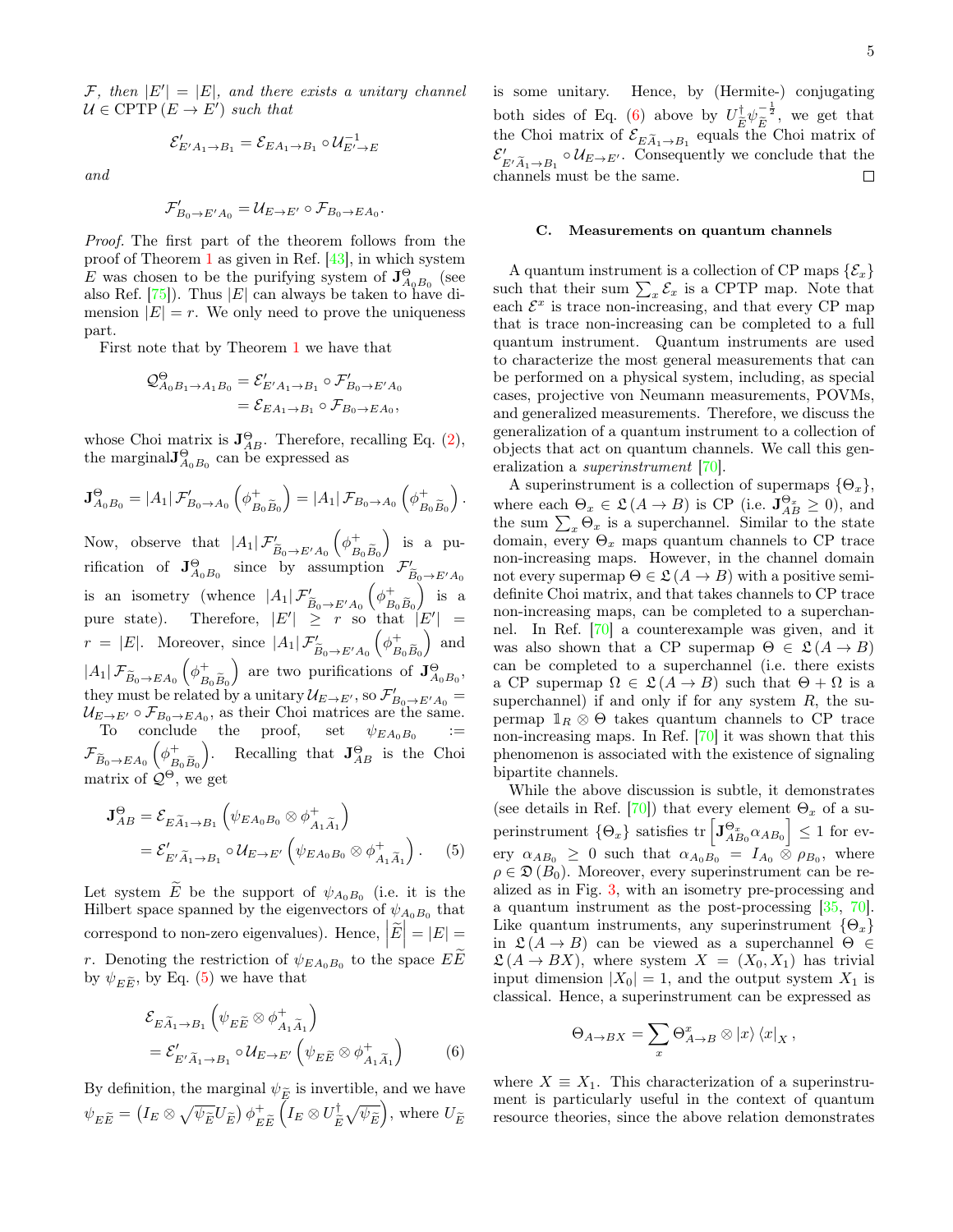

<span id="page-5-0"></span>Figure 3. The realization of a superinstrument. The map  $\mathcal F$ can be taken to be an isometry and the post-processing is a quantum instrument.



<span id="page-5-1"></span>Figure 4. (a) A quantum comb that can be realized with  $n$ channels. (b) The action of  $\mathscr{C}_n$  on n channels  $\mathcal{N}_1, \ldots, \mathcal{N}_n$ . Note that the input channels are causally ordered in the slots of the comb from left to right, i.e. from  $\mathcal{N}_1$  to  $\mathcal{N}_n$ .

that the set of free superinstruments can be viewed as a subset of the set of free superchannels.

### D. Quantum combs

Quantum combs are multipartite channels with a welldefined causal structure (see Fig.  $4(a)$  $4(a)$ ) [\[65,](#page-12-5) [66,](#page-12-7) [76–](#page-12-17)[79\]](#page-12-18). They generalize the notion of superchannels to objects that take several channels as input, and output a channel (see Refs. [\[65,](#page-12-5) [66\]](#page-12-7) for more details, and a for a further generalization where the input and the output of combs are combs themselves). A comb acting on  $n$  channels is depicted in Fig.  $4(b)$  $4(b)$ . We will denote a comb with n channel-slots as input by  $\mathscr{C}_n$ , and its action on n channels by  $\mathscr{C}_n \left[ \mathcal{N}_1, \ldots, \mathcal{N}_n \right]$ . The causal relation between the different slots ensures that each such comb can be realized with  $n+1$  channels  $\mathcal{E}_1, \ldots, \mathcal{E}_{n+1}$  as in Fig. [4\(](#page-5-1)b). We therefore associate a quantum channel

$$
\mathcal{Q}^{\mathscr{C}_n} := \mathcal{E}_{n+1} \circ \mathcal{E}_n \circ \cdots \circ \mathcal{E}_1
$$

with every comb. Note that the quantum channel  $\mathcal{Q}^{\mathscr{C}_n}$ has a causal structure in the sense that the input to  $\mathcal{E}_k$ cannot affect the output of  $\mathcal{E}_{k-1}$  for any  $k = 2, \ldots, n + 1$ 1. The Choi matrix of the comb is defined as the Choi matrix of  $\mathcal{Q}^{\mathscr{C}_n}$ . Owing to the causal structure of  $\mathcal{Q}^{\mathscr{C}_n}$ , the marginals of the Choi matrix of  $\mathscr{C}_n$  satisfy similar relations to Eq. [\(3\)](#page-3-5) (see Refs. [\[65,](#page-12-5) [66\]](#page-12-7) for more details).

Note that there are other ways to manipulate multiple quantum channels where we do not require any causal structure on the different channel-slots [\[67,](#page-12-19) [80,](#page-12-20) [81\]](#page-12-21), but we will not use them in our analysis.

#### E. Quantum resource theories

For every pair of physical systems A and B, consider a subset of CPTP maps  $\mathfrak{F}(A \to B) \subset \text{CPTP}(A \to B)$ .  $\mathfrak{F}$ identifies a quantum resource theory (QRT) if the following two conditions hold [\[14\]](#page-11-8):

- 1. For every physical system A, the set  $\mathfrak{F}(A \rightarrow A)$ contains the identity map  $\mathsf{id}_A$ .
- 2. For any three systems A, B, C, if  $\mathcal{M} \in \mathfrak{F}(A \to B)$ and  $\mathcal{N} \in \mathfrak{F} (B \to C)$ , then  $\mathcal{N} \circ \mathcal{M} \in \mathfrak{F} (A \to C)$ .

The elements in each set  $\mathfrak{F}(A \to B)$  are called free operations. The set  $\mathfrak{F}(A) := \mathfrak{F}(1 \to A)$ , where the 1 stands for the trivial (i.e. 1-dimensional) system, will be used to denote the set of free states.

In any QRT we can consider either static or dynamical inter-conversions. In a static inter-conversion we look for conditions under which a conversion from one resource state (i.e. not in  $\mathfrak{F}(A)$ ) to another is possible by free operations. In a dynamical inter-conversion we are interested in the conditions under which a conversion from one resource channel (i.e. not in  $\mathfrak{F}(A \to B)$ ) to another is possible with free superchannels. Clearly, static interconversions can be viewed as a special type of dynamical ones.

In this article we will consider QRTs that admit a tensor product structure. That is, the set of free operations  $\mathfrak F$  satisfies the following additional conditions:

- 3. Free operations are "completely free": for any three physical systems A, B, and C, if  $\mathcal{M} \in \mathfrak{F}(A \to B)$ then  $\mathsf{id}_C \otimes \mathcal{M} \in \mathfrak{F}(CA \to CB).$
- 4. Discarding a system (i.e. the trace) is a free operation: for every system A, the set  $\mathfrak{F}(A \to 1)$  is not empty.

The above additional conditions are very natural, and satisfied by almost all QRTs studied in literature [\[14\]](#page-11-8). These conditions imply that if  $\mathcal{M}_1$  and  $\mathcal{M}_2$  are free channels, then also  $\mathcal{M}_1 \otimes \mathcal{M}_2$  is free. In addition, they also imply that appending free states is a free operation; i.e. for any given free state  $\sigma \in \mathfrak{F}(B)$ , the CPTP map  $\mathcal{F}_{\sigma}(\rho) := \rho \otimes \sigma$  is a free map, i.e. it belongs to  $\mathfrak{F}(A \to AB)$ . This in turn implies that the replacement map  $\mathcal{R}_{\sigma}$  is free, where  $\mathcal{R}_{\sigma}(\rho) = \text{tr}[\rho] \sigma$ , for every density matrix  $\rho$ , and some fixed free state  $\sigma$ . In the following we will also assume that  $\mathfrak{F}(A \to B)$  is topologically closed for all systems  $A$  and  $B$ , as it is natural to assume that arbitrarily good approximations of free operations are free as well.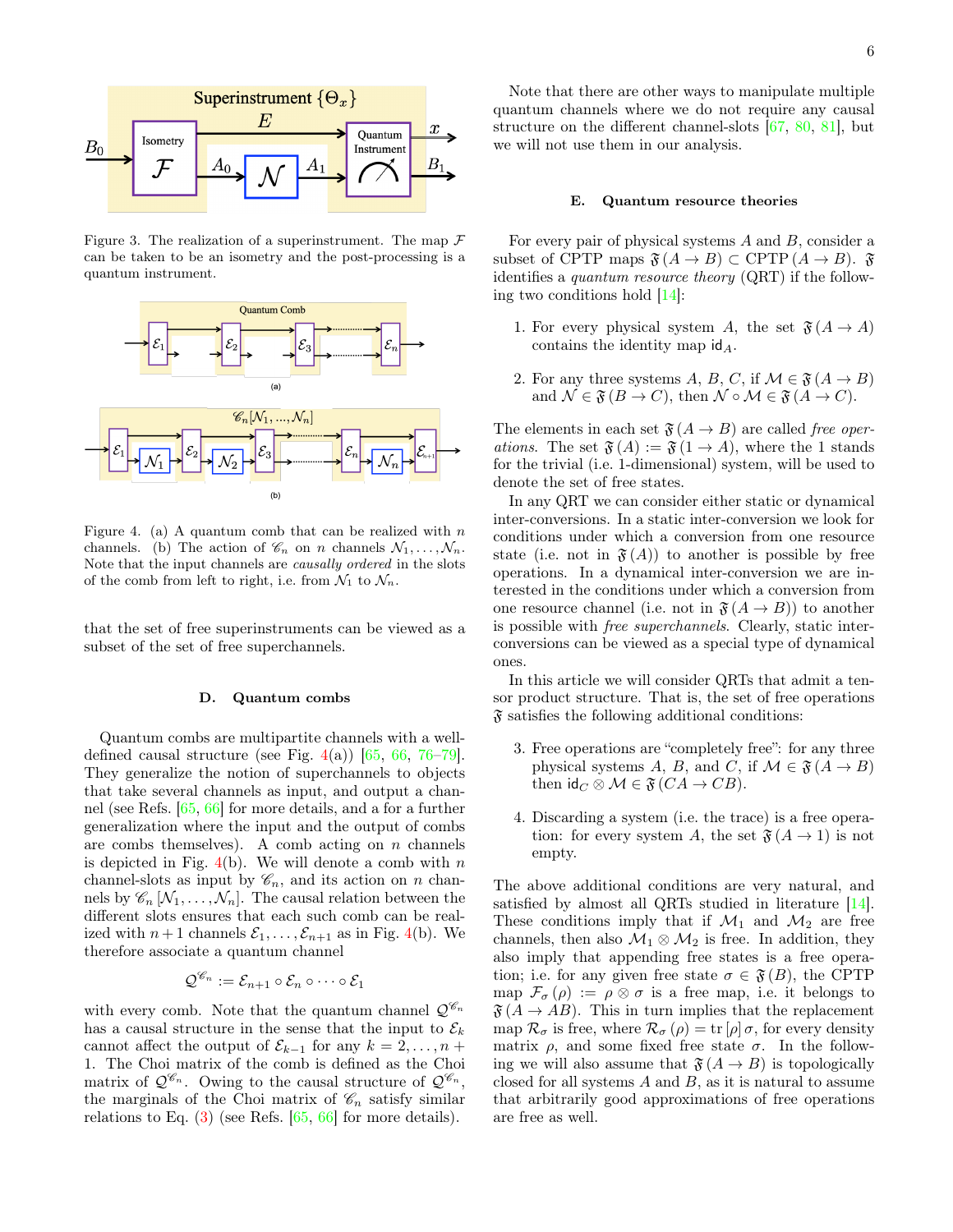## <span id="page-6-0"></span>III. RESOURCE THEORIES OF QUANTUM PROCESSES

In this section we build resource theories of processes, and we present a new construction of a complete set of monotones for convex resource theories of processes. We also give the precise definition of several resourcetheoretic protocols.

Similarly to resource theories of quantum states, free superchannels will be a *subset* of all physical superchannels. If we already have a QRT of static resources, theorem [1](#page-3-4) gives us a sufficient condition for free superchannels: a superchannel is free if both the pre-processing and the post-processing are free in the underlying resource theory of states, i.e. if  $\mathcal{F} \in \mathfrak{F}(B_0 \to EA_0)$  and  $\mathcal{E} \in \mathfrak{F}(EA_1 \to B_1)$ . We call these free superchannels "freely realizable". Since we consider QRTs with a tensor product structure, if a superchannel  $\Theta$  is free, then also its map

<span id="page-6-1"></span>
$$
\mathcal{Q}_{A_1B_0\to A_0B_1}^{\Theta} := \mathcal{E}_{EA_1\to B_1} \circ \mathcal{F}_{B_0\to EA_0} \tag{7}
$$

is free:  $\mathcal{Q}_{A_1B_0\to A_0B_1}^{\Theta} \in \mathfrak{F}(A_1B_0 \to A_0B_1)$ . Recall that the mapping  $\Theta \mapsto \mathcal{Q}_{A_1B_0 \to A_0B_1}^{\Theta}$  is a bijection, so that a free superchannel Θ corresponds to a unique free map  $\mathcal{Q}_{A_1B_0\to A_0B_1}^{\Theta}$ . However, if  $\mathcal{Q}_{A_1B_0\to A_0B_1}^{\Theta}$  is a free CPTP map, it does *not* necessarily mean that there exists a realization of  $\Theta$  in terms of free pre- and post-processing: we only know that their combination is free.

The problem of determining whether a free channel Q can be decomposed as in Eq. [\(7\)](#page-6-1) with both  $\mathcal E$  and  $\mathcal F$  being free can be very hard to solve, even when the resource theory is relatively simple (that is, even if inclusion in  $\mathfrak{F}$ can be determined with an SDP; e.g. in NPT entanglement, see Ref. [\[59\]](#page-12-9)). Therefore, typically, resource theories of quantum processes can be very hard to handle, even if the corresponding QRT of states is relatively simple. In Ref. [\[59\]](#page-12-9), we announced that, for NPT dynamical entanglement, if we enlarge the set of free superchannels to include *all* superchannels for which  $Q$  is a PPT channel, we obtain a resource theory of NPT dynamical entanglement that is much more manageable. The price we pay is that not all such free superchannels may be freely realizable.

In view of this more relaxed definition of free superchannels, let us focus on the minimal requirements for free superchannels. For any two systems  $A$  and  $B$ , we denote by FREE  $(A \rightarrow B)$  the set of all free superchannels in  $\mathfrak{S}(A \to B)$ . The minimal requirements the set FREE must satisfy are the following (analogous to those satisfied by  $\mathfrak{F}$ :

- 1.  $\mathbb{1}_A \in \text{FREE}(A \to A)$ , where  $\mathbb{1}_A$  is the identity supermap acting on  $\mathfrak{L}(A \to A)$ .
- 2. If  $\Theta_1 \in \text{FREE}(A \to B)$  and  $\Theta_2 \in \text{FREE}(B \to C)$ , then  $\Theta_2 \circ \Theta_1 \in \text{FREE}(A \to C)$ .

In particular, the second condition also implies that the superchannels in FREE are resource non-generating

(RNG) [\[8,](#page-11-11) [14\]](#page-11-8). In other words, for every input channel  $\mathcal{M}_A \in \mathfrak{F}(A_0 \to A_1)$  and every free superchannel  $\Theta \in \text{FREE}(A \to B)$ , the output channel  $\Theta[\mathcal{M}_A] \in$  $\mathfrak{F}(B_0 \to B_1)$ . Note that we can recover free channels by trivializing the input A of a free superchannel  $\Theta_{A\rightarrow B}$ , i.e. by taking  $A_0$  and  $A_1$  to be 1-dimensional.

Moreover, since we consider QRTs that admit a tensor product structure, we require free superchannels to be "completely free": for any three physical systems  $A = (A_0, A_1), B = (B_0, B_1), \text{ and } R = (R_0, R_1), \text{ if }$  $\Theta \in \text{FREE}(A \to B)$ , then  $\mathbb{1}_R \otimes \Theta \in \text{FREE}(RA \to RB)$ .

Note that appending free channels is a free operation: it is the tensor product of the identity superchannel with a free channel. Therefore, for any given free channel  $\mathcal{M}_B \in \mathfrak{F}(B_0 \to B_1)$ , the superchannel  $\Theta_{\mathcal{M}}[\mathcal{N}_A] :=$  $\mathcal{N}_A \otimes \mathcal{M}_B$  is a free superchannel, i.e. it belongs to FREE  $(A \rightarrow AB)$ .

In some important resource theories, e.g. in entanglement theory [\[82–](#page-12-22)[85\]](#page-12-23), the set of natural free operations can be hard to characterize mathematically [\[86,](#page-12-24) [87\]](#page-12-25). For this reason, it can be convenient to enlarge the set of free operations to work with a less complicated set. A standard enlargement is to consider all resource non-generating (RNG) superchannels [\[8,](#page-11-11) [14\]](#page-11-8):

$$
RNG (A \to B)
$$
  
 := { $\Theta \in \mathfrak{S} (A \to B)$  :  $\Theta [\mathcal{M}_A] \in \mathfrak{F} (B_0 \to B_1)$ },

for all  $\mathcal{M}_A \in \mathfrak{F}(A_0 \to A_1)$ . Similarly to the case of states, this is the set of superchannels that transform free channels into free channels. In this setting, since we require free superchannels to be completely free, RNG superchannels are also completely resource non-generating (CRNG) (in general, however, they are two distinct sets, with CRNG  $\subseteq$  RNG):  $\Theta$  is CRNG if and only if  $\mathbb{1}_R \otimes \Theta$ is RNG, for all systems  $R = (R_0, R_1)$ . In Ref. [\[59\]](#page-12-9) we consider PPT operations [\[88,](#page-12-26) [89\]](#page-12-27) and separable operations [\[90\]](#page-12-28) as extensions of the LOCC paradigm. Both of these sets are CRNG. Note that, however, a priori, there is no guarantee that CRNG superchannels are freely realizable in terms of CRNG channels in the underlying resource theory of states.

Dynamical resources are quantified by dynamical resource monotones.

**Definition 3.** Let  $\mathfrak{F}$  be a QRT admitting a tensor product structure. Let  $f : CPTP \rightarrow \mathbb{R}$  be a function on the set of all channels in all dimensions. Then, f is called a dynamical resource monotone if, for every channel  $\mathcal{N} \in \text{CPTP}(A_0 \to A_1)$  and every superchannel  $\Theta \in \text{FREE}(A \to B), f(\Theta \vert \mathcal{N}_A]) \leq f(\mathcal{N}_A).$ 

It is customary, although not essential, to request that, for any system  $A_0$ , the value of  $f$  on the identity channel  $\mathsf{id}_{A_0}$  is zero; i.e.  $f(\mathsf{id}_{A_0}) = 0$ . This condition implies that  $f$  is non-negative, and satisfies

<span id="page-6-2"></span>
$$
f\left(\mathcal{N}_A\right) = 0 \quad \forall \mathcal{N} \in \mathfrak{F}\left(A_0 \to A_1\right),\tag{8}
$$

for every system  $A = (A_0, A_1)$ . The above property follows from a combination of the monotonicity property of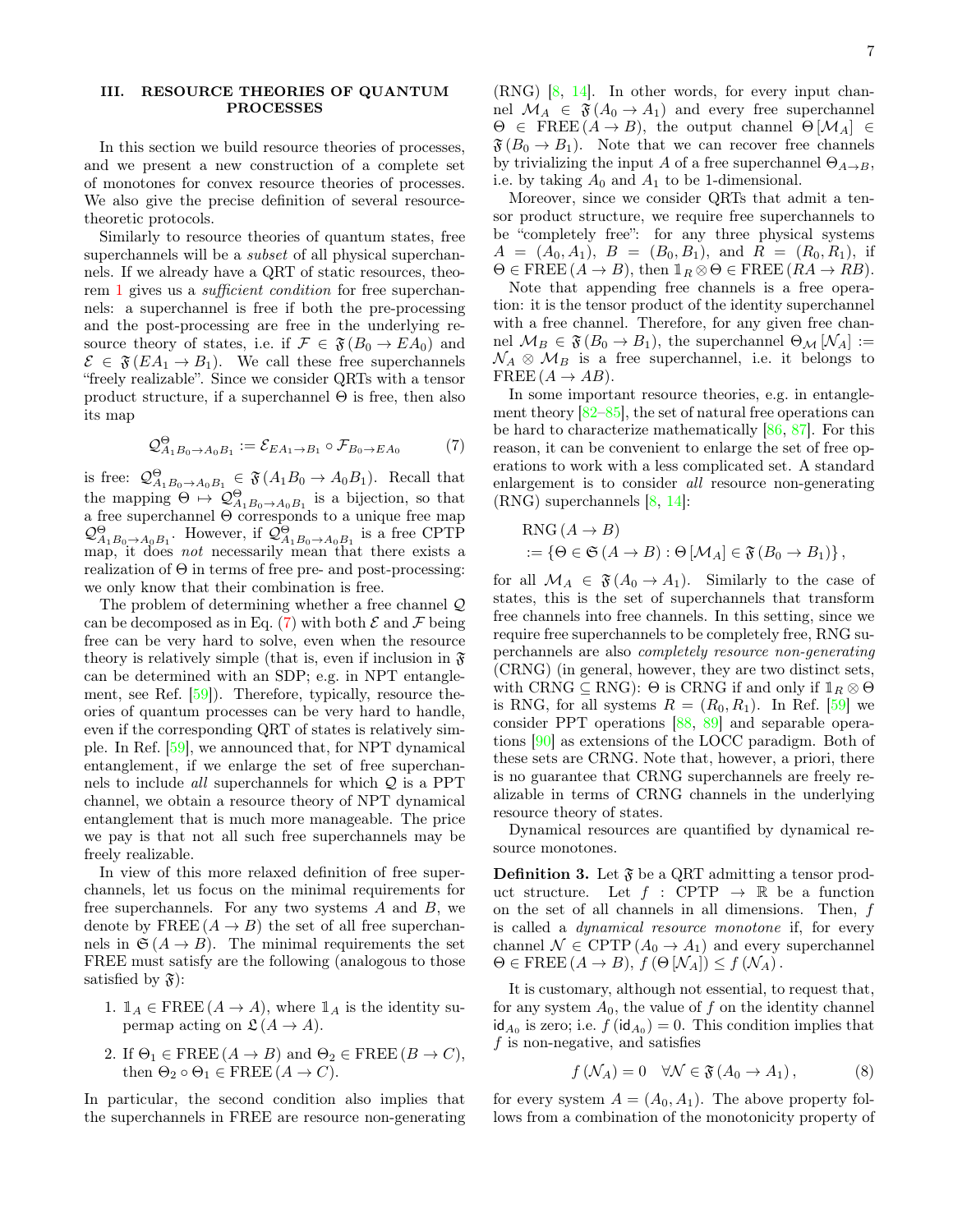f with the fact that the replacement superchannel that takes any channel to a fixed free channel is itself a free superchannel, as it can be realized with free pre- and post-processing. Applying the replacement superchannel preparing  $\mathcal{N} \in \mathfrak{F}(A_0 \to A_1)$  to the identity superchannel, we get  $f(\mathcal{N}) \leq f(\mathsf{id}_{A_0}) = 0$ . Applying the replacement superchannel preparing the identity channel to  $\mathcal N$  instead yields  $f(\mathcal{N}) \ge f(\mathrm{id}_{A_0}) = 0$ , whence Eq. [\(8\)](#page-6-2) follows.

Examples of dynamical monotones that are given in terms of the relative entropy were discussed in Refs. [\[38–](#page-12-0) [40,](#page-12-1) [42,](#page-12-10) [58\]](#page-12-12). One such example is defined in terms of the *channel divergence*  $[43, 91, 92]$  $[43, 91, 92]$  $[43, 91, 92]$  $[43, 91, 92]$  $[43, 91, 92]$ . Given two channels  $\mathcal{N}, \mathcal{E} \in \text{CPTP}(A_0 \to A_1)$ , the channel divergence is

$$
D\left(\mathcal{N}_A \|\mathcal{E}_A\right) := \sup_{\psi_{RA_0}} D\left(\mathcal{N}_A\left(\psi_{RA_0}\right) \|\mathcal{E}_A\left(\psi_{RA_0}\right)\right)
$$

where  $D(\rho||\sigma) := \text{tr}[\rho \log \rho] - \text{tr}[\rho \log \sigma]$  is the relative entropy,  $R$  is a reference system, and the supremum is over all |R| and all density matrices  $\psi_{RA_0} \in \mathfrak{D}(RA_0)$ . In Refs. [\[43,](#page-12-6) [91,](#page-12-29) [92\]](#page-12-30) it was argued that the supremum can be replaced with a maximum,  $R$  can be taken to have the same dimension as  $A_0$ , and  $\psi_{RA_0}$  can be taken to be pure. The relative entropy of a dynamical resource  $\mathcal{N} \in \mathrm{CPTP}\,(A_0 \to A_1)$  is defined as

$$
D_{\mathfrak{F}}\left(\mathcal{N}_A\right) := \min_{\mathcal{E} \in \mathfrak{F}(A_0 \to A_1)} D\left(\mathcal{N}_A \|\mathcal{E}_A\right).
$$

There is also a way to elevate any static monotone into a dynamical monotone. Given a static monotone E, define

$$
E(\mathcal{N}_A) := \sup_{\sigma \in \mathfrak{D}(RA_0)} E(\mathcal{N}_A(\sigma_{RA_0})) - E(\sigma_{RA_0}),
$$

for any  $\mathcal{N} \in \text{CPTP}(A_0 \to A_1)$ . Then, it can be shown that  $E$  is non-increasing under CRNG superchannels  $[38-$ [40\]](#page-12-1). This was called amortized extension in Ref. [\[40\]](#page-12-1). This definition captures the generating power of the channel  $N$ , understood as the maximum amount of static resource  $N$  can generate.

### <span id="page-7-3"></span>A. A complete family of dynamical monotones

The examples of dynamical monotones presented in the previous subsection are typically very hard to compute due to the optimizations involved. Here for the first time we introduce a family of dynamical resource montones for convex resource theories that in some cases (e.g. NPT entanglement, Ref. [\[59\]](#page-12-9)) can be computed with SDPs. Furthermore, each member of the family is convex, and the family itself is complete, in the sense that the monotones provide both necessary and sufficient conditions for the conversion of a dynamical resource into another with free superchannels. In this sense, this family of monotones fully captures the resourcefulness of a dynamical resource.

An example of a complete family of static resource monotones is known for pure-state entanglement theory

[\[93–](#page-12-31)[95\]](#page-12-32). There, the family of entanglement monotones is given in terms of Ky-Fan norms, and due to Nielsen majorization theorem [\[93\]](#page-12-31), this family provides both necessary and sufficient conditions for the convertibility of pure bipartite states. The fact that the family consists of a finite number of monotones makes it easy to determine the convertibility of bipartite pure states under LOCC. However, for mixed states it is known that, already in local dimension 4, a finite number of monotones is insufficient to fully determine the exact interconversions between bipartite mixed states [\[96\]](#page-12-33). Therefore, in general, one cannot expect to find a finite and complete family for a generic QRT.

<span id="page-7-2"></span>**Theorem 4.** Let  $\text{FREE}(A \rightarrow B)$  be as above, such that for every two systems  $A = (A_0, A_1)$  and  $B = (B_0, B_1)$ , the set  $\text{FREE}(A \rightarrow B)$  is convex and topologically closed. For any quantum channel  $\mathcal{P}_B \in \text{CPTP}(B_0 \to B_1)$  define

$$
f_{\mathcal{P}}\left(\mathcal{N}_A\right) := \max_{\Theta \in \text{FREE}(A \to B)} \left\langle \mathcal{P}_B, \Theta\left[\mathcal{N}_A\right] \right\rangle,
$$

for every  $\mathcal{N}_A \in \text{CPTP}(A_0 \to A_1)$ . Let  $\mathcal{N}_A \in$ CPTP  $(A_0 \to A_1)$  and  $\mathcal{M}_B \in \text{CPTP}(B_0 \to B_1)$  be two quantum channels. Then,  $\mathcal{M}_B = \Theta_{A\rightarrow B} [\mathcal{N}_A]$ , for some superchannel  $\Theta \in \text{FREE}(A \rightarrow B)$  if and only if

$$
f_{\mathcal{P}}(\mathcal{N}_A) \ge f_{\mathcal{P}}(\mathcal{M}_B) \quad \forall \mathcal{P} \in \mathrm{CPTP}(B_0 \to B_1).
$$

Proof. Denote

$$
\mathfrak{C}_{\mathcal{N}} := \{ \Theta \left[ \mathcal{N} \right] : \Theta \in \mathrm{FREE} \left( A \to B \right) \}.
$$

Since we assume that FREE is convex and closed, so is  $\mathfrak{C}_{\mathcal{N}}$ . Therefore, by the supporting hyperplane theorem,  $\mathcal{M}_B \notin \mathfrak{C}_{\mathcal{N}}$  if and only if there exists a Hermitianpreserving map  $\mathcal{P}_B \in \text{Herm}(B_0 \to B_1)$  such that

$$
\langle \mathcal{P}_B, \mathcal{M}_B \rangle > \max_{\Theta \in \mathrm{FREE}(A \to B)} \langle \mathcal{P}_B, \Theta \left[ \mathcal{N}_A \right] \rangle.
$$

Alternatively,  $\mathcal{M}_B \in \mathfrak{C}_{\mathcal{N}}$  if and only if for all Hermitianpreserving maps  $\mathcal{P}_B \in \text{Herm}(B_0 \to B_1)$ 

<span id="page-7-1"></span>
$$
\langle \mathcal{P}_B, \mathcal{M}_B \rangle \le \max_{\Theta \in \text{FREE}(A \to B)} \langle \mathcal{P}_B, \Theta \, [\mathcal{N}_A] \rangle. \tag{9}
$$

First we show that the above inequality holds for all Hermitian-preserving maps  $P \in \text{Herm}(B_0 \to B_1)$  if and only if

<span id="page-7-0"></span>
$$
f_{\mathcal{P}}\left(\mathcal{M}_{B}\right) = \max_{\Theta' \in \text{FREE}(B \to B)} \left\langle \mathcal{P}_{B}, \Theta'\left[\mathcal{M}_{B}\right] \right\rangle
$$
  
\$\leq\$ max  

$$
\leq \max_{\Theta \in \text{FREE}(A \to B)} \left\langle \mathcal{P}_{B}, \Theta\left[\mathcal{N}_{A}\right] \right\rangle
$$
  
=  $f_{\mathcal{P}}\left(\mathcal{N}_{A}\right)$  (10)

for all Hermitian-preserving  $\mathcal{P}_B \in \text{Herm}(B_0 \to B_1)$ . Indeed, if Eq.  $(10)$  holds, then take  $\Theta'$  to be the identity superchannel  $\mathbb{1}_B$ ; thus we immediately get Eq. [\(9\)](#page-7-1) because

$$
\langle \mathcal{P}_B, \mathcal{M}_B \rangle \leq \max_{\Theta' \in \text{FREE}(B \to B)} \langle \mathcal{P}_B, \Theta' \left[ \mathcal{M}_B \right] \rangle \leq \max_{\Theta \in \text{FREE}(A \to B)} \langle \mathcal{P}_B, \Theta \left[ \mathcal{N}_A \right] \rangle.
$$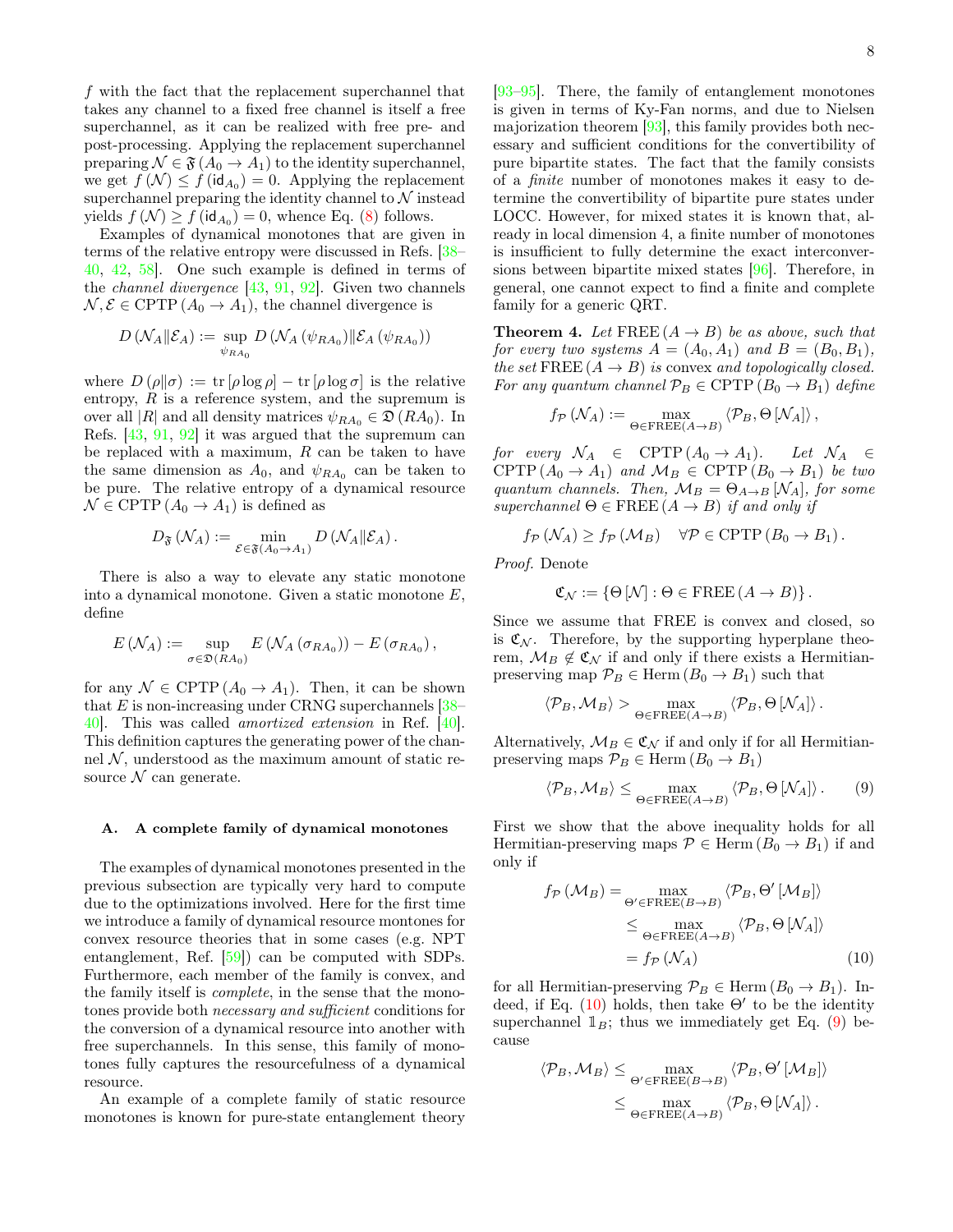Conversely, suppose Eq. [\(9\)](#page-7-1) holds. Then, for any  $\Theta' \in$ FREE  $(B \to B)$  we have

$$
\langle \mathcal{P}_B, \Theta' \left[ \mathcal{M}_B \right] \rangle = \langle \Theta'^* \left[ \mathcal{P}_B \right], \mathcal{M}_B \rangle
$$
  
\n
$$
\leq \max_{\Theta \in \text{FREE}(A \to B)} \langle \Theta'^* \left[ \mathcal{P}_B \right], \Theta \left[ \mathcal{N}_A \right] \rangle
$$
  
\n
$$
= \max_{\Theta \in \text{FREE}(A \to B)} \langle \mathcal{P}_B, (\Theta' \circ \Theta) \left[ \mathcal{N}_A \right] \rangle
$$
  
\n
$$
\leq \max_{\Theta \in \text{FREE}(A \to B)} \langle \mathcal{P}_B, \Theta \left[ \mathcal{N}_A \right] \rangle,
$$

where the first inequality follows from assuming Eq.  $(9)$ , and the last inequality from the property that if  $\Theta$  and  $\Theta'$  are both free, then  $\Theta' \circ \Theta$  is also free. Eq. [\(10\)](#page-7-0) immediately holds.

It is left to show that it is sufficient to take  $\mathcal{P}_B$  to be a CPTP map. To this end, it will be convenient to express the inner products in terms of the Choi matrices. Now, for any Hermitian-preserving map  $\mathcal{P}_B$ , consider a CPTP map  $\mathcal{P}_B$  whose Choi matrix is

$$
J_B^{\widetilde{\mathcal{P}}} := (1 - \varepsilon) I_{B_0} \otimes u_{B_1} + \varepsilon \left( J_B^{\mathcal{P}} + (I_{B_0} - J_{B_0}^{\mathcal{P}}) \otimes u_{B_1} \right),
$$

where  $\varepsilon > 0$  is small enough so that  $J_B^{\mathcal{P}} \geq 0$ . Note also that  $J_{B_0}^{\mathcal{P}} = I_{B_0}$  so that  $\widetilde{\mathcal{P}}_B$  is a quantum channel. Now, a key observation is that, for any quantum channel  $\mathcal{N}_B$ , we get

$$
\langle \widetilde{\mathcal{P}}_B, \mathcal{M}_B \rangle = \text{tr} \left[ J_B^{\widetilde{P}} J_B^{\mathcal{M}} \right]
$$
  
=  $(1 - \varepsilon) \frac{|B_0|}{|B_1|} + \varepsilon \text{tr} \left[ J_B^{\mathcal{P}} J_B^{\mathcal{M}} \right] + \varepsilon \frac{|B_0|}{|B_1|} - \varepsilon \frac{1}{|B_1|} \text{tr} \left[ J_B^{\mathcal{P}} \right].$ 

Hence

$$
\left\langle \widetilde{\mathcal{P}}_B, \mathcal{M}_B \right\rangle = \varepsilon \left\langle \mathcal{P}_B, \mathcal{M}_B \right\rangle + c^{\mathcal{P}},
$$

where

$$
c^{\mathcal{P}} := \frac{1}{|B_1|} (|B_0| - \varepsilon \text{tr}\left[J_B^{\mathcal{P}}\right])
$$

is a constant depending only on  $\mathcal{P}_B$ . Therefore, Eqs. [\(9\)](#page-7-1) and [\(10\)](#page-7-0) hold for  $\mathcal{P}_B$  if and only if they hold for  $\mathcal{P}_B$ . In other words, it is sufficient to consider CPTP maps  $\mathcal{P}_B.$  $\Box$ 

Remark 5. The definition of the functions  $f_{\mathcal{P}}$  makes them convex.

Remark 6. Similar families of monotones have been given recently in Refs. [\[11,](#page-11-22) [43,](#page-12-6) [97–](#page-12-34)[99\]](#page-12-35) for static resource theories, and in Ref. [\[26\]](#page-11-23) in the context of channel discrimination tasks (see also the related discussion in Ref. [\[16\]](#page-11-24)). The monotones constructed in theorem [4](#page-7-2) can be reduced to all the ones introduced in Ref. [\[11,](#page-11-22) [16,](#page-11-24) [26,](#page-11-23) [43,](#page-12-6) [97–](#page-12-34)[99\]](#page-12-35), when restricting some of the input/output subsystems to be trivial or classical.

The functions  $f_{\mathcal{P}}$  behave monotonically under free superchannels, therefore also under superchannels that replace any input channel with a fixed free channel. This in turn implies that, for every  $P$ ,  $f_P$  take the same value on all free channels  $\mathcal{N} \in \mathfrak{F}(A_0 \to A_1)$ : if  $\mathcal{N} \in \mathfrak{F}(A_0 \to A_1)$ we have

$$
f_{\mathcal{P}}\left(\mathcal{N}_A\right) = \max_{\Theta \in \text{FREE}(A \to B)} \left\langle \mathcal{P}_B, \Theta \left[\mathcal{N}_A\right] \right\rangle
$$

$$
= \max_{\mathcal{M} \in \mathfrak{F}(B_0 \to B_1)} \left\langle \mathcal{P}_B, \mathcal{M}_B \right\rangle
$$

$$
\equiv g\left(\mathcal{P}_B\right).
$$

Therefore, if we want monotones that vanish on free channels, for any  $P \in \text{CPTP}(B_0 \to B_1)$ , define

$$
G_{\mathcal{P}}\left(\mathcal{N}_A\right) := f_{\mathcal{P}}\left(\mathcal{N}_A\right) - g\left(\mathcal{P}_B\right).
$$

In this way,  $\{G_{\mathcal{P}}\}$  is a complete set of non-negative resource monotones that vanish on free channels.

The way  $f_{\mathcal{P}}$  were constructed means that they can be expressed in terms of resource witnesses. To see why, denote the set of (free) Choi matrices by

<span id="page-8-1"></span>
$$
\mathfrak{J}_{AB} := \left\{ \mathbf{J}_{AB}^{\Theta} : \Theta \in \text{FREE} \left( A \to B \right) \right\}. \tag{11}
$$

Since FREE  $(A \rightarrow B)$  is closed and convex, so is  $\mathfrak{J}_{AB}$ . The monotones  $f_{\mathcal{P}}$  can be expressed as

$$
f_{\mathcal{P}}\left(\mathcal{N}_A\right) = \max_{\Theta \in \text{FREE}(A \to B)} \left\langle \mathcal{P}_B, \Theta \left[\mathcal{N}_A\right] \right\rangle
$$
  
\n
$$
= \max_{\Theta \in \text{FREE}(A \to B)} \text{tr}\left[J_B^{\mathcal{P}} J_B^{\Theta[\mathcal{N}_A]}\right]
$$
  
\n
$$
= \max_{\Theta \in \text{FREE}(A \to B)} \text{tr}\left[J_{AB}^{\Theta}\left(\left(J_A^{\mathcal{N}}\right)^T \otimes J_B^{\mathcal{P}}\right)\right]
$$
  
\n
$$
= \max_{\mathbf{J}_{AB} \in \mathfrak{J}_{AB}} \text{tr}\left[\mathbf{J}_{AB}\left(\left(J_A^{\mathcal{N}}\right)^T \otimes J_B^{\mathcal{P}}\right)\right].
$$

In other terms,  $f_{\mathcal{P}}(\mathcal{N}_A)$  is the support function of  $\mathfrak{J}_{AB}$ evaluated at  $(J_A^{\mathcal{N}})^T \otimes J_B^{\mathcal{P}}$ . Let  $\mathfrak{K}$  be the (convex) cone obtained from  $\mathfrak{J}_{AB}$  by multiplying its elements by a nonnegative number, i.e.  $\mathfrak{K} := \mathbb{R}_+ \mathfrak{J}_{AB}$ . With this definition we can write

$$
f_{\mathcal{P}}\left(\mathcal{N}_A\right) = \max_{\substack{\mathbf{J}_{AB} \in \mathfrak{K} \\ \text{tr}[\mathbf{J}_{AB}] = |A_1B_0|}} \text{tr}\left[\mathbf{J}_{AB}\left(\left(J_A^{\mathcal{N}}\right)^T \otimes J_B^{\mathcal{P}}\right)\right].
$$

The above optimization problem is a conic linear program. As such, using duality,  $f_{\mathcal{P}}$  can be equivalently expressed as

$$
f_{\mathcal{P}}(\mathcal{N}_A) = |A_1B_0| \min \left\{ x : xI_{AB} - \left(J_A^{\mathcal{N}}\right)^T \otimes J_B^{\mathcal{P}} \in \mathfrak{K}^* \right\},\
$$

where  $x \in \mathbb{R}$  and  $\mathfrak{K}^*$  is the dual cone

<span id="page-8-0"></span>
$$
\mathfrak{K}^* = \{ W \in \text{Herm}(AB) : \text{tr}[WM] \ge 0 \quad \forall M \in \mathfrak{K} \}. \tag{12}
$$

Since the cone  $\mathfrak K$  consists of only positive semi-definite matrices, it follows that any positive semi-definite matrix belongs to  $\mathfrak{K}^*$ . Note also that we must have  $x > 0$  in the equation above, otherwise  $M := xI_{AB} - (J_A^{\mathcal{N}})^T \otimes J_B^{\mathcal{P}} < 0$ , and therefore M would not belong to  $\mathfrak{K}^*$ .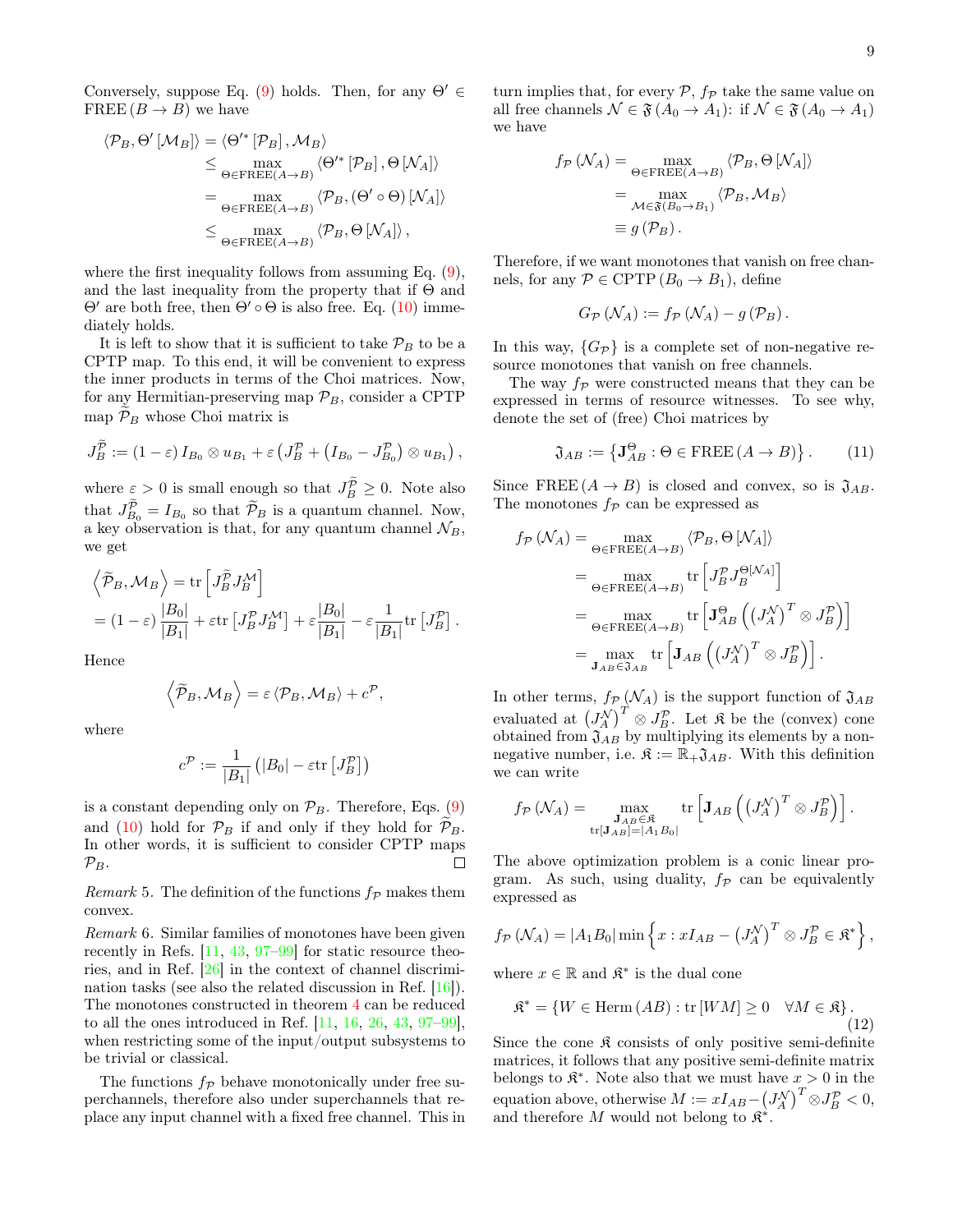The cone  $\mathfrak K$  is convex and closed. Therefore, as a consequence of the hyperplane separation theorem,  $\mathfrak{K}^{**} = \mathfrak{K}$ . This in particular implies that  $M \in \mathfrak{K}$  if and only if  $\text{tr}[MW] \geq 0$  for all  $W \in \mathfrak{K}^*$ . Hence the Hermitian matrices (observables) in  $\mathfrak{K}^*$  that are *not* positive semidefinite can be viewed as witnesses of supermaps that are not free. However, among them, some will only witness whether or not a matrix  $M$  corresponds to a valid superchannel, while others will witness if it corresponds to a non-free superchannel.

## B. Single-shot interconversions with conic linear programming

Here we consider single-shot interconversions between resources. For this purpose, following similar ideas to [\[100\]](#page-12-36), we define the conversion distance for any two channels  $\mathcal{N}_A$  and  $\mathcal{M}_B$  as

$$
d_{\mathfrak{F}}\left(\mathcal{N}_A \to \mathcal{M}_B\right) := \frac{1}{2} \min_{\Theta \in \mathrm{FREE}(A \to B)} \|\Theta_{A \to B}\left[\mathcal{N}_A\right] - \mathcal{M}_B\|_{\diamond}
$$

.

If  $d_{\mathfrak{F}}(\mathcal{N}_A \to \mathcal{M}_B) \leq \varepsilon$ , for some small  $\varepsilon > 0$ , we will say that  $\mathcal{N}_A$  can be converted to  $\mathcal{M}_B$  by free superchannels up to a small error  $\varepsilon$ . When  $\varepsilon = 0$ , the conversion is exact.

Therefore, calculating the conversion distance between two channels becomes equivalent to determining if the former channel can be converted into the latter. As such, an important question is whether the conversion distance can be computed efficiently. First of all, recall that, as far as the diamond norm is concerned, the answer is positive, because it can be expressed as the SDP [\[101\]](#page-12-37)

$$
\frac{1}{2} \left\| \mathcal{E}_B - \mathcal{F}_B \right\|_{\diamond} = \min_{\omega_B \geq 0; \, \omega_B \geq J_B^{\mathcal{E} - \mathcal{F}}} \left\| \omega_{B_0} \right\|_{\infty},
$$

for all  $\mathcal{E}, \mathcal{F} \in \text{CPTP}(B_0 \to B_1)$ . Now, in Ref. [\[40\]](#page-12-1), it was shown that it can be written also as

$$
\frac{1}{2} \left\| \mathcal{E}_B - \mathcal{F}_B \right\|_{\diamond} = \min \left\{ \lambda : \lambda \mathcal{Q}_B \ge \mathcal{E}_B - \mathcal{F}_B \right\},\
$$

where  $\mathcal{Q}_B \in \text{CPTP}(B_0 \to B_1)$ . Now take  $\mathcal{E}_B :=$  $\Theta_{A\rightarrow B}$  [ $\mathcal{N}_A$ ] and  $\mathcal{F}_B := \mathcal{M}_B$ ;  $d_{\mathfrak{F}}(\mathcal{N}_A \rightarrow \mathcal{M}_B)$  becomes

<span id="page-9-1"></span>
$$
d_{\mathfrak{F}}\left(\mathcal{N}_A \to \mathcal{M}_B\right) = \min\left\{\lambda : \lambda \mathcal{Q}_B \ge \Theta_{A \to B} \left[\mathcal{N}_A\right] - \mathcal{M}_B\right\},\tag{13}
$$

where  $\Theta \in \text{FREE}(A \to B)$  and  $\mathcal{Q} \in \text{CPTP}(B_0 \to B_1)$ . This can be phrased as a conic linear program, so it has a dual (see appendix  $\bf{A}$  $\bf{A}$  $\bf{A}$  for details), by which  $d_{\mathfrak{F}}(\mathcal{N}_A \to \mathcal{M}_B)$  can also be expressed as

<span id="page-9-2"></span>
$$
d_{\mathfrak{F}}\left(\mathcal{N}_A \to \mathcal{M}_B\right) = \max\left\{t \left|A_1 B_0\right| + \text{tr}\left[\zeta_B J_B^{\mathcal{M}}\right]\right\},\tag{14}
$$

subject to the constraints  $0 \le \zeta_B \le \eta_{B_0} \otimes I_{B_1}$ , tr $[\eta_{B_0}] =$ 1, and  $(J_A^N)^T \otimes \zeta_B - tI_{AB} \in \mathfrak{K}^*$ , where the cone  $\mathfrak{K}^*$ is the dual of the cone generated by the Choi matrices of free superchannels (see Eq.  $(12)$ ). If this cone has a simple characterization, as it happens e.g. in NPT entan-glement [\[59\]](#page-12-9), the problem of computing  $d_{\mathfrak{F}}(\mathcal{N}_A \to \mathcal{M}_B)$ becomes solving an SDP. However, for LOCC entanglement, determining whether or not a superchannel is free is in general NP-hard [\[86,](#page-12-24) [87\]](#page-12-25), and consequently, so is the computation of  $d_{\mathfrak{F}}(\mathcal{N}_A \to \mathcal{M}_B)$ .

In entanglement theory there is a maximally entangled state  $[1, 32]$  $[1, 32]$  $[1, 32]$ , which, with high enough dimension, can be converted to all other static and dynamical resources by LOCC. An analogous situation also occurs, e.g. in the resource theories of coherence [\[6\]](#page-11-3) and of purity [\[102\]](#page-12-38), but, in general, not in all resource theories. Such a maximal resource is most desirable and, consequently, it is natural to consider the task of distilling a maximal resource (i.e. resource distillation) and the task of forming a resource from such a "golden" resource (i.e. resource cost) [\[10,](#page-11-12) [14,](#page-11-8) [16\]](#page-11-24).

More precisely, let  $\Phi_B^+$  be such a maximal resource on system B, and fix  $\varepsilon > 0$ . In the single-shot regime, the ε-resource cost of a channel  $\mathcal{N} \in \text{CPTP}(A_0 \to A_1)$  is defined as

<span id="page-9-0"></span>
$$
COST_{\mathfrak{F},\varepsilon}^{(1)}(\mathcal{N}_A)
$$
  
 :=  $\log_2 \min \{|B| : d_{\mathfrak{F}}(\Phi_B^+ \to \mathcal{N}_A) \le \varepsilon\}$   
 =  $\log_2 \min \{|B| : \varepsilon \mathcal{Q}_A \ge \Theta_{B\to A}[\Phi_B^+] - \mathcal{N}_A\}$ , (15)

where  $\Theta \in \text{FREE}(B \to A)$  and  $\mathcal{Q} \in \text{CPTP}(A_0 \to A_1)$ . The second equality in Eq.  $(15)$  follows from Eq.  $(13)$ . The  $\varepsilon$ -resource distillation of a channel  $\mathcal{N} \in$ CPTP  $(A_0 \rightarrow A_1)$  is, instead, defined as

$$
\begin{aligned} \text{DISTILL}^{(1)}_{\mathfrak{F},\varepsilon}(\mathcal{N}_A) \\ &:= \log_2 \max \left\{ |B| : d_{\mathfrak{F}}\left(\mathcal{N}_A \to \Phi_B^+\right) \leq \varepsilon \right\} \\ & = \log \max \left\{ |B| : \varepsilon \mathcal{Q}_B \geq \Theta_{A \to B} \left[\mathcal{N}_A\right] - \Phi_B^+ \right\}, \end{aligned}
$$

where, again,  $\Theta \in \text{FREE}(A \rightarrow B), \quad Q \in$ CPTP  $(B_0 \to B_1)$ , and the second equality follows from Eq. [\(13\)](#page-9-1).

## C. Definitions of various rates in the asymptotic regime

In the asymptotic regime, we are interested in the asymptotic rates of converting one resource into another by means of the set of free superchannels. The asymptotic *rate of conversion* from a channel  $\mathcal{N} \in$ CPTP  $(A_0 \to A_1)$  to a channel  $\mathcal{M} \in \text{CPTP}(B_0 \to B_1)$ is defined as

$$
R_{\mathfrak{F}}\left(\mathcal{N}_A \to \mathcal{M}_B\right)
$$
  
 :=  $\lim_{\varepsilon \to 0^+}$  inf  $\left\{\frac{n}{m} : d_{\mathfrak{F}}\left(\mathcal{N}_A^{\otimes n} \to \mathcal{M}_B^{\otimes m}\right) \leq \varepsilon; m, n \in \mathbb{N}\right\}.$ 

If a maximal resource exists, we can also define the asymptotic resource cost and distillation (see also Ref. [\[38\]](#page-12-0)) respectively as

$$
\text{COST}_{\mathfrak{F}}\left(\mathcal{N}_A\right) := \lim_{\varepsilon \to 0^+} \liminf_{n} \frac{1}{n} \text{COST}_{\mathfrak{F},\varepsilon}^{(1)}\left(\mathcal{N}_A^{\otimes n}\right)
$$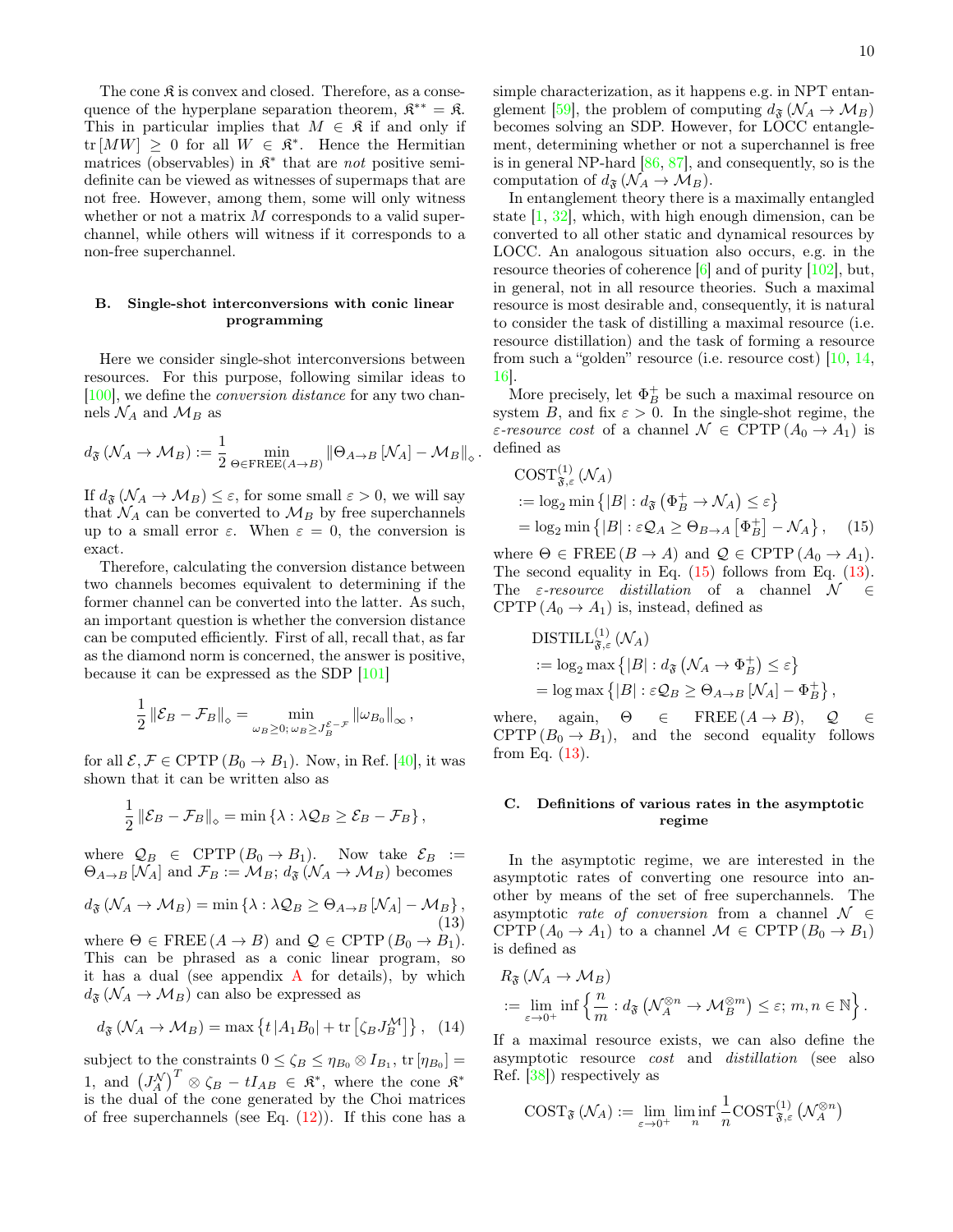and

$$
\mathrm{DISTILL}_{\mathfrak{F}}\left(\mathcal{N}_A\right) := \lim_{\varepsilon \to 0^+} \limsup_n \frac{1}{n} \mathrm{DISTILL}_{\mathfrak{F},\varepsilon}^{(1)}\left(\mathcal{N}_A^{\otimes n}\right).
$$

Finally, one can also define the exact resource cost and distillation respectively as

$$
\text{COST}^{\text{exact}}_{\mathfrak{F}}\left(\mathcal{N}_A\right):=\liminf_n\frac{1}{n}\text{COST}^{(1)}_{\mathfrak{F},\varepsilon=0}\left(\mathcal{N}_A^{\otimes n}\right)
$$

and

$$
\mathrm{DISTILL}_{\mathfrak{F}}^{\mathrm{exact}}\left(\mathcal{N}_A\right):=\limsup_n\frac{1}{n}\mathrm{DISTILL}_{\mathfrak{F},\varepsilon=0}^{(1)}\left(\mathcal{N}_A^{\otimes n}\right).
$$

All the quantities above are typically very hard to compute. These definitions mirror the analogous ones in resource theories of states  $[7, 10, 14, 17, 23]$  $[7, 10, 14, 17, 23]$  $[7, 10, 14, 17, 23]$  $[7, 10, 14, 17, 23]$  $[7, 10, 14, 17, 23]$  $[7, 10, 14, 17, 23]$  $[7, 10, 14, 17, 23]$  $[7, 10, 14, 17, 23]$  $[7, 10, 14, 17, 23]$ , in which n copies of a resource  $\mathcal N$  are given in parallel, and therefore they are described by the tensor product  $\mathcal{N}^{\otimes n}$ . This is the only possibility for multiple static resources, which can only be composed in parallel, i.e. with tensor product.

However, with dynamical resources, the time in which they are applied starts playing a role. This is because dynamical resources have a natural temporal ordering between input and output, and therefore they can also be composed in non-parallel ways, e.g. in sequence. Therefore when manipulating dynamical resources, it is not enough to specify the CPTP maps involved but also when (and how) they can be used (see also Ref. [\[39\]](#page-12-4)). This opens up the possibility of using adaptive schemes when we have several dynamical resources [\[42,](#page-12-10) [47,](#page-12-11) [58,](#page-12-12) [59,](#page-12-9) [71–](#page-12-13) [73\]](#page-12-14). For example, if we have *n* resources  $\mathcal{N}_1, \ldots, \mathcal{N}_n$  that are available, respectively, at times  $t_1 \leq t_2 \leq \cdots \leq t_n$ , then the most general channel that can be simulated by free operations using these resources is depicted in Fig. [4,](#page-5-1) where the channels  $\mathcal{E}_1, \ldots, \mathcal{E}_{n+1}$  are all free. We use the notation  $\mathscr{C}_n \left[ \mathcal{N}_1, \ldots, \mathcal{N}_n \right]$  to describe the resulting channel, and  $\mathscr{C}_n[N^n] := \mathscr{C}_n[N,\ldots,N]$  when all the resources  $\mathcal{N}_1, \ldots, \mathcal{N}_n$  are the same, and equal to  $\mathcal{N}$ . Note that this scheme includes the two cases in which the  $n$  resources are composed in parallel (i.e.  $\mathcal{N}_1 \otimes \cdots \otimes \mathcal{N}_n$ ) and in sequence (i.e.  $\mathcal{N}_n \circ \cdots \circ \mathcal{N}_1$ ).

Remark 7. Note that, since the n slots of a quantum comb are causally ordered [\[65](#page-12-5)[–67\]](#page-12-19), it is important to know the order in which the resources are inserted. If the *n* channels  $N_1, \ldots, N_n$  are all available at the initial time, and we do not know which to plug first into the comb, then we must pick a particular ordering of them. More formally, we need to pick a permutation  $\pi \in S_n$  that fixes the causal ordering between the n resources, whereby their most general manipulation is  $\mathscr{C}_n \left[ \mathcal{N}_{\pi(1)}, \ldots, \mathcal{N}_{\pi(n)} \right]$ .

With this in mind, when a maximal resource exists, we define the single-shot *adaptive*  $\varepsilon$ -resource *cost* of a channel  $\mathcal{N} \in \mathrm{CPTP}\,(A_0 \to A_1)$  as

$$
\begin{aligned} &\text{COST}_{\mathfrak{F},\varepsilon}^{(n),\text{Ad}}\left(\mathcal{N}_A\right) \\ &:= \log \min\left\{\left|B\right|^n : d_{\mathfrak{F}}\left(\mathscr{C}_n \left[\Phi_B^{+n}\right] \to \mathcal{N}_A\right) \leq \varepsilon\right\}. \end{aligned}
$$

The single-shot *adaptive*  $\varepsilon$ -resource *distillation* of a channel  $\mathcal{N} \in \text{CPTP}(A_0 \to A_1)$  is, instead, defined as

$$
\begin{aligned} \text{DISTILL}_{\mathfrak{F},\varepsilon}^{(n),\text{Ad}}\left(\mathcal{N}_A\right) \\ := \log \max \left\{ |B| : d_{\mathfrak{F}}\left(\mathscr{C}_n \left[\mathcal{N}_A^n\right] \to \Phi_B^+\right) \leq \varepsilon \right\}. \end{aligned}
$$

The asymptotic adaptive rate of conversion from a channel  $\mathcal{N} \in \text{CPTP}(A_0 \to A_1)$  to a channel  $\mathcal{M} \in$ CPTP  $(B_0 \to B_1)$  by free operations is given by

$$
R_{\mathfrak{F}}^{\mathcal{A}d}(\mathcal{N}_A \to \mathcal{M}_B)
$$
  
 :=  $\lim_{\varepsilon \to 0^+}$  inf  $\left\{ \frac{n}{m} : d_{\mathfrak{F}}(\mathscr{C}_n \left[ \mathcal{N}^n \right] \to \mathcal{M}_B^m) \le \varepsilon; m, n \in \mathbb{N} \right\}.$ 

Here by  $\mathcal{M}_{B}^{m}$  we denote the channel  $\mathscr{D}_{m}[\mathcal{M}_{B}^{m}]$ , i.e. the action of a (possibly non-free) comb  $\mathscr{D}_m$  on m copies of  $\mathcal{M}_B$  inserted in its m slots. Again, this also includes the case in which the target resource  $\mathcal{M}_B$  arises in m parallel copies, i.e.  $\mathcal{M}_{B}^{\otimes m}$ . If a maximal resource exists, we can also define the asymptotic adaptive resource cost and adaptive resource distillation respectively as

$$
\text{COST}_{\mathfrak{F}}^{\text{Ad}}\left(\mathcal{N}_A\right) := \lim_{\varepsilon \to 0^+} \liminf_{n} \frac{1}{m} \text{COST}_{\mathfrak{F},\varepsilon}^{(n),\text{Ad}}\left(\mathcal{N}_A^m\right)
$$

and

$$
\mathrm{DISTILL}_{\mathfrak{F}}^{\mathrm{Ad}}\left(\mathcal{N}_A\right) := \lim_{\varepsilon \to 0^+} \lim_{n \to +\infty} \frac{1}{n} \mathrm{DISTILL}_{\mathfrak{F},\varepsilon}^{(n),\mathrm{Ad}}\left(\mathcal{N}_A\right),
$$

where, as above  $\mathcal{N}_{A}^{m}$  denotes the action of a (possibly non-free) comb on m copies of  $\mathcal{N}_A$  (note that m depends on  $n$ ). The adaptive *exact* resource distillation and resource cost are defined similarly as above.

### <span id="page-10-0"></span>IV. CONCLUSIONS

In this article we presented the general framework for resource theories of quantum processes. In particular, we introduced a new construction of a complete family of monotones governing the simulation of channels by free superchannels, which is valid in all *convex* resource theories of quantum processes. We showed that the problem of resource interconversion can be turned into a conic linear program, whose hardness depends on the particular resource theory under consideration.

Moreover, we also showed that shifting our focus from states to processes introduces a richer landscape of protocols that can be implemented for resource conversions. This stems from the fact that channels, unlike states, have an input and an output, therefore they can be composed in a variety of ways. Hence the most general manipulation of multiple copies of a resource follows an adaptive scheme, in which the various copies are inserted into the slots of a free circuit (a free comb). This scheme is most general, as it includes the well-known case of the tensor product of many copies. This added layer of complexity makes resource theories of processes far more complicated to study than resource theories of states.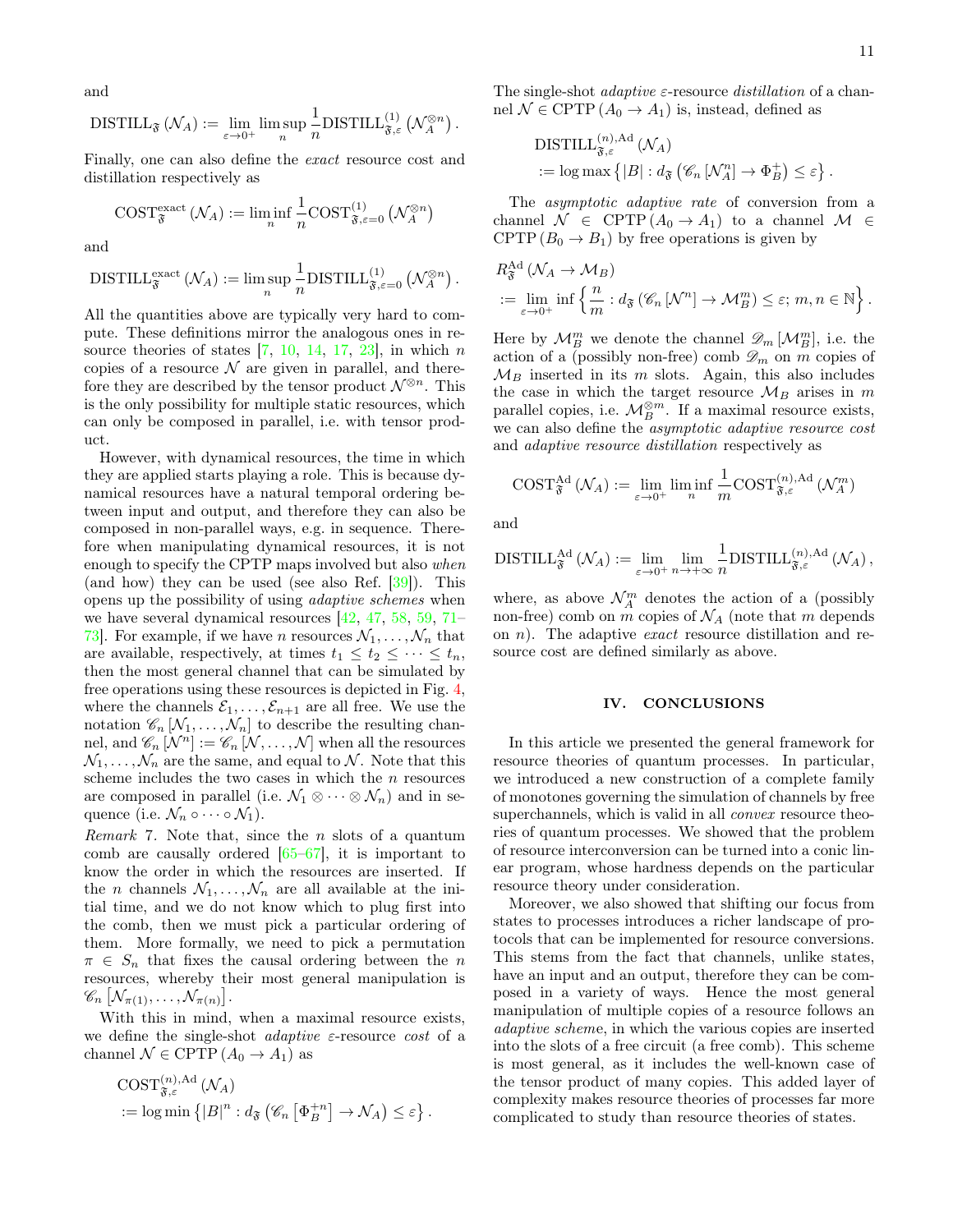However, this is not the only extra complication. A further difficulty concerns the realization of free superchannels. We saw that a priori there is no guarantee that all free superchannels are also freely realizable, i.e. they can be implemented with free pre-processing and postprocessing channels. We conjecture that in fact there exist free superchannels that are not freely realizable. In general, it is hard to determine if a given free superchannel admits a free realization, so we were not able to provide a conclusive answer to this issue. However, the results we announced in Ref. [\[59\]](#page-12-9) suggest that focusing only on freely realizable superchannels makes the issue of studying resource interconversion much more complicated than considering generic free superchannels.

A further possible generalization is to relax the hypothesis of causal manipulation of multiple dynamical resources. Indeed, when multiple resources are plugged into a free quantum comb to be converted, the order in which they are inserted matters, for the slots of the comb are causally ordered, and a resource cannot be used to

- <span id="page-11-0"></span>[1] R. Horodecki, P. Horodecki, M. Horodecki, and K. Horodecki, [Rev. Mod. Phys.](https://doi.org/10.1103/RevModPhys.81.865) 81, 865 (2009).
- <span id="page-11-1"></span>[2] C. H. Bennett, G. Brassard, C. Crépeau, R. Jozsa, A. Peres, and W. K. Wootters, [Phys. Rev. Lett.](https://doi.org/10.1103/PhysRevLett.70.1895) 70, [1895 \(1993\).](https://doi.org/10.1103/PhysRevLett.70.1895)
- <span id="page-11-16"></span>[3] C. H. Bennett and S. J. Wiesner, [Phys. Rev. Lett.](https://doi.org/10.1103/PhysRevLett.69.2881) 69, [2881 \(1992\).](https://doi.org/10.1103/PhysRevLett.69.2881)
- [4] A. K. Ekert, [Phys. Rev. Lett.](https://doi.org/10.1103/PhysRevLett.67.661) **67**, 661 (1991).
- <span id="page-11-2"></span>[5] M. Żukowski, A. Zeilinger, M. A. Horne, and A. K. Ekert, [Phys. Rev. Lett.](https://doi.org/10.1103/PhysRevLett.71.4287) 71, 4287 (1993).
- <span id="page-11-3"></span>[6] A. Streltsov, G. Adesso, and M. B. Plenio, [Rev. Mod.](https://doi.org/10.1103/RevModPhys.89.041003) Phys. 89[, 041003 \(2017\).](https://doi.org/10.1103/RevModPhys.89.041003)
- <span id="page-11-4"></span>[7] M. Horodecki and J. Oppenheim, [Int. J. Mod. Phys. B](https://doi.org/10.1142/S0217979213450197) 27[, 1345019 \(2013\).](https://doi.org/10.1142/S0217979213450197)
- <span id="page-11-11"></span>[8] F. G. S. L. Brandão and G. Gour, [Phys. Rev. Lett.](https://doi.org/10.1103/PhysRevLett.115.070503) 115, [070503 \(2015\).](https://doi.org/10.1103/PhysRevLett.115.070503)
- [9] L. del Rio, L. Krämer, and R. Renner, [arXiv:1511.08818](https://arxiv.org/abs/1511.08818) [\[quant-ph\]](https://arxiv.org/abs/1511.08818) (2015).
- <span id="page-11-12"></span>[10] L. Krämer and L. del Rio, [arXiv:1605.01064 \[quant-ph\]](https://arxiv.org/abs/1605.01064) (2016).
- <span id="page-11-22"></span>[11] G. Gour, Phys. Rev. A 95[, 062314 \(2017\).](https://doi.org/10.1103/PhysRevA.95.062314)
- [12] B. Regula, J. Phys. A 51[, 045303 \(2017\).](https://doi.org/10.1088/1751-8121/aa9100)
- [13] C. Sparaciari, L. del Rio, C. M. Scandolo, P. Faist, and J. Oppenheim, Quantum 4[, 259 \(2020\).](https://doi.org/10.22331/q-2020-04-30-259)
- <span id="page-11-8"></span>[14] E. Chitambar and G. Gour, [Rev. Mod. Phys.](https://doi.org/10.1103/RevModPhys.91.025001) 91, 025001 [\(2019\).](https://doi.org/10.1103/RevModPhys.91.025001)
- [15] R. Takagi, B. Regula, K. Bu, Z.-W. Liu, and G. Adesso, [Phys. Rev. Lett.](https://doi.org/10.1103/PhysRevLett.122.140402) 122, 140402 (2019).
- <span id="page-11-24"></span>[16] Z.-W. Liu, K. Bu, and R. Takagi, [Phys. Rev. Lett.](https://doi.org/10.1103/PhysRevLett.123.020401) 123, [020401 \(2019\).](https://doi.org/10.1103/PhysRevLett.123.020401)
- <span id="page-11-5"></span>[17] K. Kuroiwa and H. Yamasaki, Quantum 4[, 355 \(2020\).](https://doi.org/10.22331/q-2020-11-01-355)
- <span id="page-11-6"></span>[18] B. Coecke, T. Fritz, and R. W. Spekkens, [Inf. Comput.](https://doi.org/http://dx.doi.org/10.1016/j.ic.2016.02.008) 250[, 59 \(2016\).](https://doi.org/http://dx.doi.org/10.1016/j.ic.2016.02.008)
- [19] T. Fritz, [Math. Structures Comput. Sci.](https://doi.org/10.1017/S0960129515000444) 27, 1 (2015).
- [20] G. Chiribella and C. M. Scandolo, [New J. Phys.](https://doi.org/10.1088/1367-2630/17/10/103027) 17, [103027 \(2015\).](https://doi.org/10.1088/1367-2630/17/10/103027)
- <span id="page-11-21"></span>[21] B. Fong and H. Nava-Kopp, in [Proceedings of the](https://doi.org/10.4204/EPTCS.195.13) [12th International Workshop on](https://doi.org/10.4204/EPTCS.195.13) Quantum Physics and

12

"influence" the others that causally precede it. In this case, not restricting to combs, but also considering superpositions of causal orders in resource processing [\[80,](#page-12-20) [81\]](#page-12-21) might help us get an advantage on resource manipulation, as we already know this to happen in the case of the quantum switch  $[67, 103-106]$  $[67, 103-106]$  $[67, 103-106]$ .

### ACKNOWLEDGMENTS

G. G. would like to thank Francesco Buscemi, Eric Chitambar, Mark Wilde, and Andreas Winter for many useful discussions related to the topic of this paper. The authors acknowledge support from the Natural Sciences and Engineering Research Council of Canada (NSERC) through grant RGPIN-2020-03938, from the Pacific Institute for the Mathematical Sciences (PIMS), and a from Faculty of Science Grand Challenge award at the University of Calgary.

Logic, [Oxford, U.K., July 15-17, 2015,](https://doi.org/10.4204/EPTCS.195.13) Electron. Proc. Theor. Comput. Sci., Vol. 195, edited by C. Heunen, P. Selinger, and J. Vicary (2015) pp. 170–178.

- [22] G. Chiribella and C. M. Scandolo, [arXiv:1608.04459](https://arxiv.org/abs/1608.04459) [\[quant-ph\]](https://arxiv.org/abs/1608.04459) (2016).
- <span id="page-11-13"></span>[23] R. East, The thermodynamic limit in the resourcetheoretic framework, [Master's thesis,](http://www.cs.ox.ac.uk/people/bob.coecke/East.pdf) University of Oxford, UK (2017).
- [24] G. Chiribella and C. M. Scandolo, [New J. Phys.](http://stacks.iop.org/1367-2630/19/i=12/a=123043) 19, [123043 \(2017\).](http://stacks.iop.org/1367-2630/19/i=12/a=123043)
- [25] C. M. Scandolo, *Information-theoretic foundations of* thermodynamics in general probabilistic theories, [Ph.D.](https://arxiv.org/abs/1901.08054) [thesis,](https://arxiv.org/abs/1901.08054) University of Oxford, Oxford, UK (2018).
- <span id="page-11-23"></span>[26] R. Takagi and B. Regula, Phys. Rev. X 9[, 031053 \(2019\).](https://doi.org/10.1103/PhysRevX.9.031053)
- <span id="page-11-7"></span>[27] L. Lami, B. Regula, R. Takagi, and G. Ferrari, [arXiv:2009.11313 \[quant-ph\]](https://arxiv.org/abs/2009.11313) (2020).
- <span id="page-11-9"></span>[28] J. Goold, M. Huber, A. Riera, L. del Rio, and P. Skrzypczyk, J. Phys. A 49[, 143001 \(2016\).](https://doi.org/10.1088/1751-8113/49/14/143001)
- [29] J. Millen and A. Xuereb, [New J. Phys.](https://doi.org/10.1088/1367-2630/18/1/011002) 18, 011002 [\(2016\).](https://doi.org/10.1088/1367-2630/18/1/011002)
- <span id="page-11-10"></span>[30] M. Lostaglio, [Rep. Prog. Phys.](https://doi.org/10.1088/1361-6633/ab46e5) 82, 114001 (2019).
- <span id="page-11-14"></span>[31] M. Horodecki, J. Oppenheim, and R. Horodecki, [Phys.](https://doi.org/10.1103/PhysRevLett.89.240403) Rev. Lett. 89[, 240403 \(2002\).](https://doi.org/10.1103/PhysRevLett.89.240403)
- <span id="page-11-15"></span>[32] M. B. Plenio and S. Virmani, [Quantum Inf. Comput.](http://dl.acm.org/citation.cfm?id=2011706.2011707) 7, [1 \(2007\).](http://dl.acm.org/citation.cfm?id=2011706.2011707)
- <span id="page-11-17"></span>[33] I. Devetak and A. Winter, [IEEE Trans. Inf. Theory](https://doi.org/10.1109/TIT.2004.838115) 50, [3183 \(2004\).](https://doi.org/10.1109/TIT.2004.838115)
- <span id="page-11-18"></span>[34] I. Devetak, A. W. Harrow, and A. Winter, [IEEE Trans.](https://doi.org/10.1109/TIT.2008.928980) Inf. Theory 54[, 4587 \(2008\).](https://doi.org/10.1109/TIT.2008.928980)
- <span id="page-11-19"></span>[35] G. Chiribella, G. M. D'Ariano, and P. Perinotti, [Euro](https://doi.org/10.1209/0295-5075/83/30004)phys. Lett. 83[, 30004 \(2008\).](https://doi.org/10.1209/0295-5075/83/30004)
- [36] G. Chiribella, G. M. D'Ariano, and P. Perinotti, [Phys.](https://doi.org/10.1103/PhysRevA.81.062348) Rev. A 81[, 062348 \(2010\).](https://doi.org/10.1103/PhysRevA.81.062348)
- <span id="page-11-20"></span>[37] L. Hardy, Foliable operational structures for general probabilistic theories, in [Deep Beauty: Understanding](https://doi.org/10.1017/CBO9780511976971.013) [the Quantum World through Mathematical Innovation](https://doi.org/10.1017/CBO9780511976971.013), edited by H. Halvorson (Cambridge University Press, Cambridge, 2011) pp. 409–442.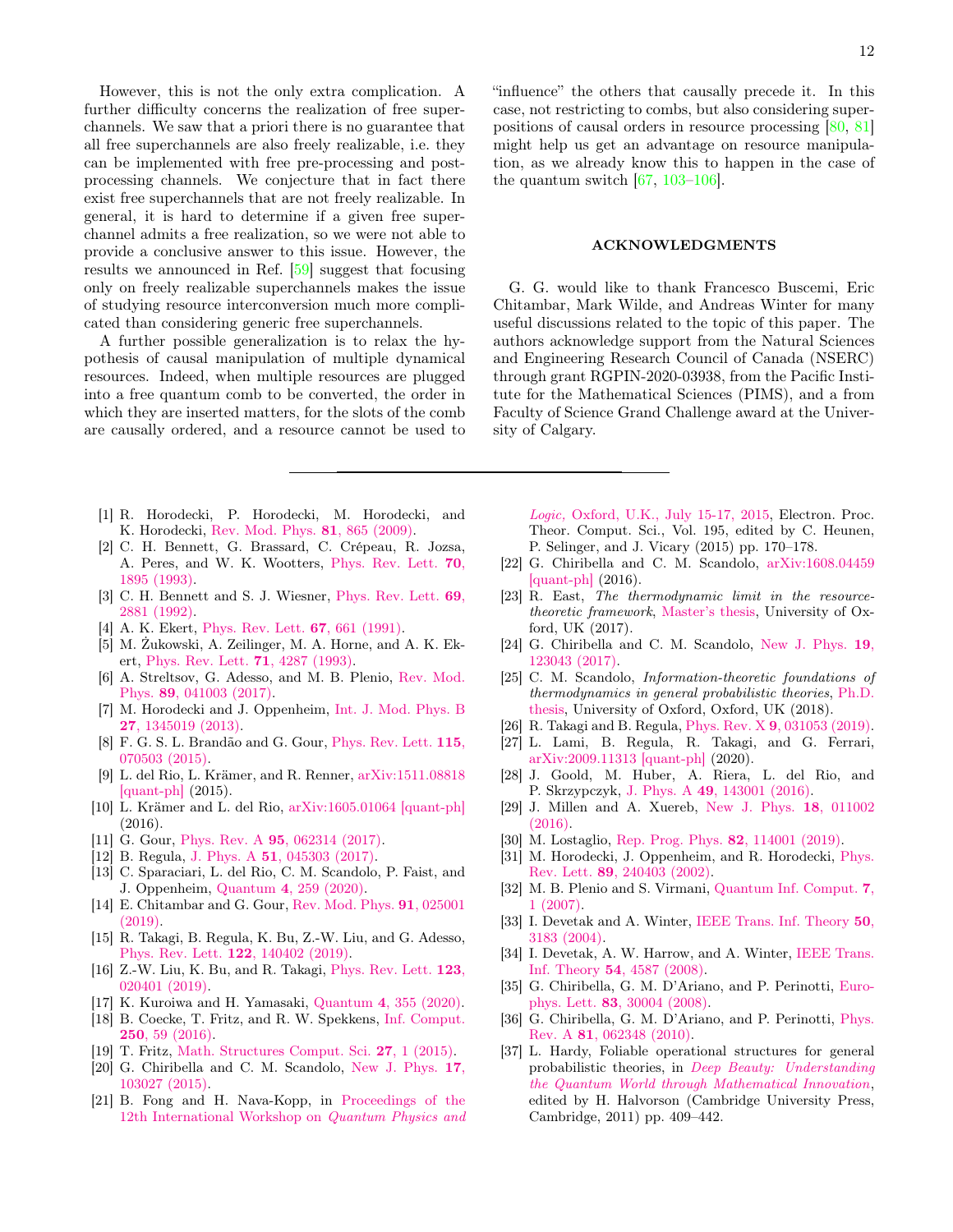- <span id="page-12-0"></span>[38] Y. Liu and X. Yuan, [Phys. Rev. Research](https://doi.org/10.1103/PhysRevResearch.2.012035) 2, 012035 [\(2020\).](https://doi.org/10.1103/PhysRevResearch.2.012035)
- <span id="page-12-4"></span>[39] Z.-W. Liu and A. Winter, [arXiv:1904.04201 \[quant-ph\]](https://arxiv.org/abs/1904.04201) (2019).
- <span id="page-12-1"></span>[40] G. Gour and A. Winter, [Phys. Rev. Lett.](https://doi.org/10.1103/PhysRevLett.123.150401) 123, 150401 [\(2019\).](https://doi.org/10.1103/PhysRevLett.123.150401)
- <span id="page-12-2"></span>[41] K. Ben Dana, M. García Díaz, M. Mejatty, and A. Winter, Phys. Rev. A 95[, 062327 \(2017\).](https://doi.org/10.1103/PhysRevA.95.062327)
- <span id="page-12-10"></span>[42] S. Pirandola, R. Laurenza, C. Ottaviani, and L. Banchi, [Nat. Commun.](https://doi.org/110.1038/ncomms15043) 8, 15043 (2017).
- <span id="page-12-6"></span>[43] G. Gour, [IEEE Trans. Inf. Theory](https://doi.org/10.1109/TIT.2019.2907989) **65**, 5880 (2019).
- [44] G. Gour and M. M. Wilde, [arXiv:1808.06980 \[quant-ph\]](https://arxiv.org/abs/1808.06980) (2018).
- [45] L. Li, K. Bu, and Z.-W. Liu, [Phys. Rev. A](https://doi.org/10.1103/PhysRevA.101.022335) 101, 022335 [\(2020\).](https://doi.org/10.1103/PhysRevA.101.022335)
- [46] M. Berta, F. G. S. L. Brandão, M. Christandl, and S. Wehner, [IEEE Trans. Inf. Theory](https://doi.org/10.1109/TIT.2013.2268533) 59, 6779 (2013).
- <span id="page-12-11"></span>[47] M. M. Wilde, Phys. Rev. A 98[, 042338 \(2018\).](https://doi.org/10.1103/PhysRevA.98.042338)
- [48] X. Wang and M. M. Wilde, [Phys. Rev. Lett.](https://doi.org/10.1103/PhysRevLett.125.040502) 125, [040502 \(2020\).](https://doi.org/10.1103/PhysRevLett.125.040502)
- [49] M. García Díaz, K. Fang, X. Wang, M. Rosati, M. Skotiniotis, J. Calsamiglia, and A. Winter, [Quantum](https://doi.org/10.22331/q-2018-10-19-100) 2, 100 [\(2018\).](https://doi.org/10.22331/q-2018-10-19-100)
- [50] D. Rosset, F. Buscemi, and Y.-C. Liang, [Phys. Rev. X](https://doi.org/10.1103/PhysRevX.8.021033) 8[, 021033 \(2018\).](https://doi.org/10.1103/PhysRevX.8.021033)
- [51] T. Theurer, D. Egloff, L. Zhang, and M. B. Plenio, *[Phys.](https://doi.org/10.1103/PhysRevLett.122.190405)* Rev. Lett. 122[, 190405 \(2019\).](https://doi.org/10.1103/PhysRevLett.122.190405)
- [52] P. Faist, M. Berta, and F. G. S. L. Brandão, [Phys. Rev.](https://doi.org/10.1103/PhysRevLett.122.200601) Lett. 122[, 200601 \(2019\).](https://doi.org/10.1103/PhysRevLett.122.200601)
- [53] J. R. Seddon and E. T. Campbell, [Proc. R. Soc. A](https://doi.org/10.1098/rspa.2019.0251) 475, [20190251 \(2019\).](https://doi.org/10.1098/rspa.2019.0251)
- [54] X. Wang, M. M. Wilde, and Y. Su, [New J. Phys.](https://doi.org/10.1088/1367-2630/ab451d) 21, [103002 \(2019\).](https://doi.org/10.1088/1367-2630/ab451d)
- [55] G. D. Berk, A. J. P. Garner, B. Yadin, K. Modi, and F. A. Pollock, [arXiv:1907.07003 \[quant-ph\]](https://arxiv.org/abs/1907.07003) (2019).
- [56] G. Saxena, E. Chitambar, and G. Gour, [Phys. Rev. Re](https://doi.org/10.1103/PhysRevResearch.2.023298)search 2[, 023298 \(2020\).](https://doi.org/10.1103/PhysRevResearch.2.023298)
- [57] R. Takagi, K. Wang, and M. Hayashi, [Phys. Rev. Lett.](https://doi.org/10.1103/PhysRevLett.124.120502) 124[, 120502 \(2020\).](https://doi.org/10.1103/PhysRevLett.124.120502)
- <span id="page-12-12"></span>[58] S. Bäuml, S. Das, X. Wang, and M. M. Wilde, [arXiv:1907.04181 \[quant-ph\]](https://arxiv.org/abs/1907.04181) (2019).
- <span id="page-12-9"></span>[59] G. Gour and C. M. Scandolo, [Phys. Rev. Lett.](https://doi.org/10.1103/PhysRevLett.125.180505) 125, [180505 \(2020\).](https://doi.org/10.1103/PhysRevLett.125.180505)
- [60] T. Theurer, S. Satyajit, and M. B. Plenio, [Phys. Rev.](https://doi.org/10.1103/PhysRevLett.125.130401) Lett. 125[, 130401 \(2020\).](https://doi.org/10.1103/PhysRevLett.125.130401)
- [61] E. Wolfe, D. Schmid, A. B. Sainz, R. Kunjwal, and R. W. Spekkens, Quantum 4[, 280 \(2020\).](https://doi.org/10.22331/q-2020-06-08-280)
- [62] D. Schmid, D. Rosset, and F. Buscemi, [Quantum](https://doi.org/10.22331/q-2020-04-30-262) 4, 262  $(2020).$
- [63] D. Rosset, D. Schmid, and F. Buscemi, [arXiv:1911.12462 \[quant-ph\]](https://arxiv.org/abs/1911.12462) (2019).
- <span id="page-12-3"></span>[64] D. Schmid, T. C. Fraser, R. Kunjwal, A. B. Sainz, E. Wolfe, and R. W. Spekkens, [arXiv:2004.09194 \[quant](https://arxiv.org/abs/2004.09194)[ph\]](https://arxiv.org/abs/2004.09194) (2020).
- <span id="page-12-5"></span>[65] G. Chiribella, G. M. D'Ariano, and P. Perinotti, [Phys.](https://doi.org/10.1103/PhysRevLett.101.060401) Rev. Lett. 101[, 060401 \(2008\).](https://doi.org/10.1103/PhysRevLett.101.060401)
- <span id="page-12-7"></span>[66] G. Chiribella, G. M. D'Ariano, and P. Perinotti, [Phys.](https://doi.org/10.1103/PhysRevA.80.022339) Rev. A 80[, 022339 \(2009\).](https://doi.org/10.1103/PhysRevA.80.022339)
- <span id="page-12-19"></span>[67] G. Chiribella, G. M. D'Ariano, P. Perinotti, and B. Valiron, Phys. Rev. A 88[, 022318 \(2013\).](https://doi.org/10.1103/PhysRevA.88.022318)
- [68] P. Perinotti, Causal structures and the classification of higher order quantum computations, in [Time in](https://doi.org/10.1007/978-3-319-68655-4_7) [Physics](https://doi.org/10.1007/978-3-319-68655-4_7), edited by R. Renner and S. Stupar (Springer International Publishing, Cham, 2017) pp. 103–127.
- [69] A. Bisio and P. Perinotti, [Proc. R. Soc. A](https://doi.org/10.1098/rspa.2018.0706) 475, 20180706 [\(2019\).](https://doi.org/10.1098/rspa.2018.0706)
- <span id="page-12-8"></span>[70] J. Burniston, M. Grabowecky, C. M. Scandolo, G. Chiribella, and G. Gour, [Proc. R. Soc. A](https://doi.org/10.1098/rspa.2019.0832) 476, 20190832 [\(2020\).](https://doi.org/10.1098/rspa.2019.0832)
- <span id="page-12-13"></span>[71] R. Demkowicz-Dobrzański, J. Czajkowski, and P. Sekatski, Phys. Rev. X 7[, 041009 \(2017\).](https://doi.org/10.1103/PhysRevX.7.041009)
- [72] S. Pirandola and C. Lupo, [Phys. Rev. Lett.](https://doi.org/10.1103/PhysRevLett.118.100502) 118, 100502  $(2017)$
- <span id="page-12-14"></span>[73] E. Kaur and M. M. Wilde, J. Phys. A 51[, 035303 \(2017\).](https://doi.org/10.1088/1751-8121/aa9da7)
- <span id="page-12-15"></span>[74] G. Gour and C. M. Scandolo, [arXiv:1907.02552 \[quant](https://arxiv.org/abs/1907.02552)[ph\]](https://arxiv.org/abs/1907.02552) (2019).
- <span id="page-12-16"></span>[75] A. Bisio, G. M. D'Ariano, P. Perinotti, and G. Chiribella, Phys. Rev. A 83[, 022325 \(2011\).](https://doi.org/10.1103/PhysRevA.83.022325)
- <span id="page-12-17"></span>[76] G. Gutoski and J. Watrous, in *[Proceedings of the Thirty](https://doi.org/10.1145/1250790.1250873)*[ninth Annual ACM Symposium on Theory of Comput](https://doi.org/10.1145/1250790.1250873)[ing](https://doi.org/10.1145/1250790.1250873), STOC '07 (New York, 2007) pp. 565–574.
- [77] G. Gutoski, J. Math. Phys. 53[, 032202 \(2012\).](https://doi.org/10.1063/1.3693621)
- [78] G. Chiribella and D. Ebler, [New J. Phys.](https://doi.org/10.1088/1367-2630/18/9/093053) 18, 093053 [\(2016\).](https://doi.org/10.1088/1367-2630/18/9/093053)
- <span id="page-12-18"></span>[79] G. Gutoski, A. Rosmanis, and J. Sikora, [Quantum](https://doi.org/10.22331/q-2018-09-03-89) 2, 89 [\(2018\).](https://doi.org/10.22331/q-2018-09-03-89)
- <span id="page-12-20"></span>[80] O. Oreshkov, F. Costa, and Č. Brukner, [Nat. Commun.](https://doi.org/10.1038/ncomms2076) 3[, 1092 \(2012\).](https://doi.org/10.1038/ncomms2076)
- <span id="page-12-21"></span>[81] O. Oreshkov and C. Giarmatzi, [New J. Phys.](https://doi.org/10.1088/1367-2630/18/9/093020) 18, 093020 [\(2016\).](https://doi.org/10.1088/1367-2630/18/9/093020)
- <span id="page-12-22"></span>[82] C. H. Bennett, G. Brassard, S. Popescu, B. Schumacher, J. A. Smolin, and W. K. Wootters, [Phys. Rev. Lett.](https://doi.org/10.1103/PhysRevLett.76.722) 76, [722 \(1996\).](https://doi.org/10.1103/PhysRevLett.76.722)
- [83] C. H. Bennett, D. P. DiVincenzo, J. A. Smolin, and W. K. Wootters, Phys. Rev. A 54[, 3824 \(1996\).](https://doi.org/10.1103/PhysRevA.54.3824)
- [84] H.-K. Lo and S. Popescu, [Phys. Rev. A](https://doi.org/10.1103/PhysRevA.63.022301) 63, 022301  $(2001)$ .
- <span id="page-12-23"></span>[85] E. Chitambar, D. Leung, L. Mančinska, M. Ozols, and A. Winter, [Commun. Math. Phys.](https://doi.org/10.1007/s00220-014-1953-9) 328, 303 (2014).
- <span id="page-12-24"></span>[86] L. Gurvits, in [Proceedings of the Thirty-fifth Annual](https://doi.org/10.1145/780542.780545) [ACM Symposium on Theory of Computing](https://doi.org/10.1145/780542.780545), STOC '03 (ACM, New York, 2003) pp. 10–19.
- <span id="page-12-25"></span>[87] S. Gharibian, [Quantum Inf. Comput.](http://dl.acm.org/citation.cfm?id=2011350.2011361) 10, 343 (2010).
- <span id="page-12-26"></span>[88] E. M. Rains, [Phys. Rev. A](https://doi.org/10.1103/PhysRevA.60.179) 60, 179 (1999).
- <span id="page-12-27"></span>[89] E. M. Rains, [IEEE Trans. Inf. Theory](https://doi.org/10.1109/18.959270) 47, 2921 (2001).
- <span id="page-12-28"></span>[90] C. H. Bennett, D. P. DiVincenzo, C. A. Fuchs, T. Mor, E. Rains, P. W. Shor, J. A. Smolin, and W. K. Wootters, Phys. Rev. A 59[, 1070 \(1999\).](https://doi.org/10.1103/PhysRevA.59.1070)
- <span id="page-12-29"></span>[91] T. Cooney, M. Mosonyi, and M. M. Wilde, [Commun.](https://doi.org/10.1007/s00220-016-2645-4) [Math. Phys.](https://doi.org/10.1007/s00220-016-2645-4) 344, 797 (2016).
- <span id="page-12-30"></span>[92] F. Leditzky, E. Kaur, N. Datta, and M. M. Wilde, [Phys.](https://doi.org/10.1103/PhysRevA.97.012332) Rev. A 97[, 012332 \(2018\).](https://doi.org/10.1103/PhysRevA.97.012332)
- <span id="page-12-31"></span>[93] M. A. Nielsen, [Phys. Rev. Lett.](https://doi.org/10.1103/PhysRevLett.83.436) 83, 436 (1999).
- [94] G. Vidal, [Phys. Rev. Lett.](https://doi.org/10.1103/PhysRevLett.83.1046) 83, 1046 (1999).
- <span id="page-12-32"></span>[95] D. Jonathan and M. B. Plenio, [Phys. Rev. Lett.](https://doi.org/10.1103/PhysRevLett.83.1455) 83, [1455 \(1999\).](https://doi.org/10.1103/PhysRevLett.83.1455)
- <span id="page-12-33"></span>[96] G. Gour, Phys. Rev. A **72**[, 022323 \(2005\).](https://doi.org/10.1103/PhysRevA.72.022323)
- <span id="page-12-34"></span>[97] M. W. Girard, Convex Analysis in Quantum Information, [Ph.D. thesis,](https://www.iqst.ca/media/pdf/publications/Girard_Calgary_PhDthesis.pdf) University of Calgary, Calgary, Canada (2017).
- [98] E. Chitambar, J. I. de Vicente, M. W. Girard, and G. Gour, J. Math. Phys. 61[, 042201 \(2020\).](https://doi.org/10.1063/1.5124109)
- <span id="page-12-35"></span>[99] G. Gour, D. Jennings, F. Buscemi, R. Duan, and I. Marvian, [Nat. Commun.](https://doi.org/10.1038/s41467-018-06261-7) 9, 5352 (2018).
- <span id="page-12-36"></span>[100] K. Fang, X. Wang, M. Tomamichel, and M. Berta, [IEEE](https://doi.org/10.1109/TIT.2019.2943858) [Trans. Inf. Theory](https://doi.org/10.1109/TIT.2019.2943858) 66, 2129 (2020).
- <span id="page-12-37"></span>[101] J. Watrous, [Theory Comput.](https://doi.org/10.4086/toc.2009.v005a011) **5**, 217 (2009).
- <span id="page-12-38"></span>[102] G. Gour, M. P. Müller, V. Narasimhachar, R. W.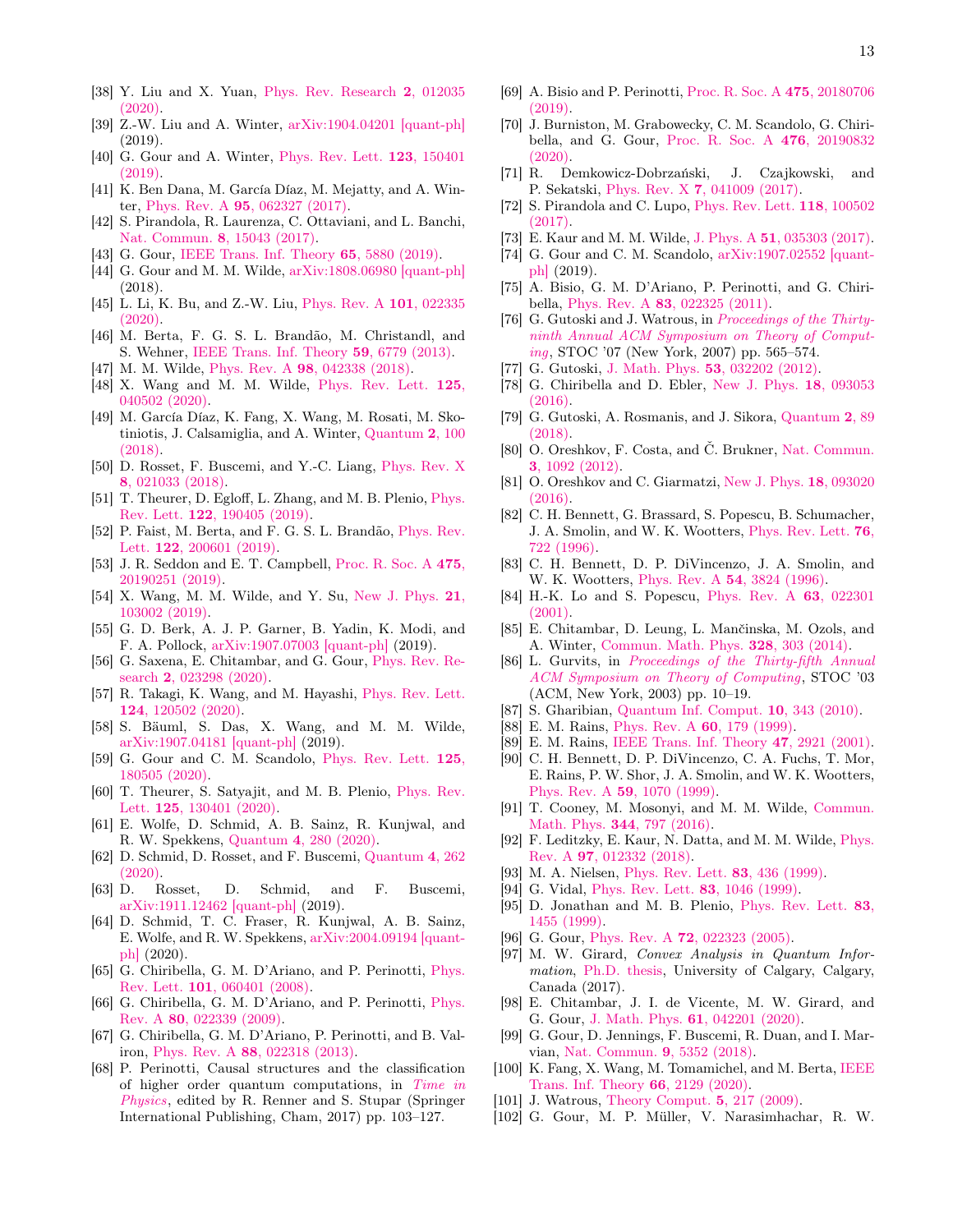Spekkens, and N. Yunger Halpern, [Phys. Rep.](https://doi.org/10.1016/j.physrep.2015.04.003) 583, 1 [\(2015\).](https://doi.org/10.1016/j.physrep.2015.04.003)

- <span id="page-13-1"></span>[103] G. Chiribella, M. Banik, S. S. Bhattacharya, T. Guha, M. Alimuddin, A. Roy, S. Saha, S. Agrawal, and G. Kar, [arXiv:1810.10457 \[quant-ph\]](https://arxiv.org/abs/1810.10457) (2018).
- [104] S. Salek, D. Ebler, and G. Chiribella, [arXiv:1809.06655](https://arxiv.org/abs/1809.06655) [\[quant-ph\]](https://arxiv.org/abs/1809.06655) (2018).
- [105] G. Chiribella and D. Ebler, [Nat. Commun.](https://doi.org/10.1038/s41467-019-09383-8) 10, 1472 [\(2019\).](https://doi.org/10.1038/s41467-019-09383-8)
- <span id="page-13-2"></span>[106] X. Zhao, Y. Yang, and G. Chiribella, [Phys. Rev. Lett.](https://doi.org/10.1103/PhysRevLett.124.190503) 124[, 190503 \(2020\).](https://doi.org/10.1103/PhysRevLett.124.190503)
- <span id="page-13-4"></span><span id="page-13-3"></span>[107] A. Barvinok, [A course in convexity](https://doi.org/10.1090/gsm/054), Graduate Studies in Mathematics, Vol. 54 (American Mathematical Soc., Ann Arbor, MI, 2002).

## <span id="page-13-0"></span>Appendix A: How to calculate the dual of  $d_{\mathfrak{F}}(\mathcal{N} \to \mathcal{M})$

The first step to determine the dual of the conic linear program associated with Eq. [\(13\)](#page-9-1) is to express  $d_{\mathfrak{F}}(\mathcal{N} \to \mathcal{M})$ using Choi matrices and the characterization of the diamond norm in Ref. [\[101\]](#page-12-37). We have

$$
d_{\mathfrak{F}}\left(\mathcal{N}_{A}\to\mathcal{M}_{B}\right)=\min\left\{\lambda:\omega_{B}\geq\text{tr}_{A}\left[\mathbf{J}_{AB}^{\Theta}\left(\left(J_{A}^{\mathcal{N}}\right)^{T}\otimes I_{B}\right)\right]-J_{B}^{\mathcal{M}};\lambda I_{B_{0}}\geq\omega_{B_{0}};\,\Theta\in\text{FREE}\left(A\to B\right);\,\omega_{B}\geq0\right\}
$$
\n
$$
=\min\left\{\lambda:\omega_{B}\geq\text{tr}_{A}\left[\alpha_{AB}\left(\left(J_{A}^{\mathcal{N}}\right)^{T}\otimes I_{B}\right)\right]-J_{B}^{\mathcal{M}};\,\lambda I_{B_{0}}\geq\omega_{B_{0}};\,\omega_{B}\geq0;\,\alpha_{AB}\in\mathfrak{J}_{AB}\right\},\tag{A1}
$$

where  $\mathfrak{J}_{AB}$  is the set of the Choi matrices of free superchannels (cf. Eq. [\(11\)](#page-8-1)). We want to work with the dual problem using conic linear programming, but  $\mathfrak{J}_{AB}$ , albeit convex, is not a cone. Therefore we consider the cone  $\mathfrak K$  generated by  $\mathfrak{J}_{AB}$  (see subsection [III A\)](#page-7-3). Now Eq. [\(A1\)](#page-13-3) can be rewritten as

$$
d_{\mathfrak{F}}\left(\mathcal{N}_A \to \mathcal{M}_B\right)
$$
  
= min  $\left\{\lambda : \omega_B \ge \text{tr}_A \left[\alpha_{AB} \left(\left(J_A^{\mathcal{N}}\right)^T \otimes I_B\right)\right] - J_B^{\mathcal{M}}; \lambda I_{B_0} \ge \omega_{B_0}; \omega_B \ge 0; \alpha_{AB} \in \mathfrak{K}; \text{tr}\left[\alpha_{AB}\right] = |A_1 B_0|\right\}.$ 

Now, following Ref. [\[107\]](#page-13-4), consider the two convex cones

$$
\mathfrak{K}_1 := \{ (\lambda, \omega_B, \alpha_{AB}) : \lambda \in \mathbb{R}_+; \omega_B \ge 0; \, \alpha_{AB} \in \mathfrak{K} \}
$$

$$
\mathfrak{K}_2 := \{ (R_{B_0}, P_B, 0) : R_{B_0} \ge 0; P_B \ge 0 \}.
$$

 $\mathfrak{K}_1$  is a subset of the vector space  $\mathbb{R} \oplus \text{Herm}(B) \oplus \text{Herm}(AB)$ , whereas  $\mathfrak{K}_2$  is a subset of  $\text{Herm}(B_0) \oplus \text{Herm}(B) \oplus \mathbb{R}$ . These two vector spaces carry an inner product. For  $\mathbb{R} \oplus \text{Herm}(B) \oplus \text{Herm}(AB)$  it is

$$
\left\langle \left( \lambda, \omega_B, \alpha_{AB}\right), \left( \lambda', \omega_B', \alpha_{AB}' \right) \right\rangle = \lambda \lambda' + \text{tr}\left[ \omega_B \omega_B' \right] + \text{tr}\left[ \alpha_{AB} \alpha_{AB}' \right];
$$

for Herm  $(B_0) \oplus \text{Herm } (B) \oplus \mathbb{R}$  it is

$$
\left\langle \left(\eta_{B_0}, \zeta_B, t\right), \left(\eta_{B_0}', \zeta_B', t'\right)\right\rangle = \text{tr}\left[\eta_{B_0} \eta_{B_0}'\right] + \text{tr}\left[\zeta_B \zeta_B'\right] + t t'.
$$

Now consider the linear map  $\mathcal{L} : \mathbb{R} \oplus \text{Herm}(B) \oplus \text{Herm}(AB) \to \text{Herm}(B_0) \oplus \text{Herm}(B) \oplus \mathbb{R}$ . Its action on a generic element  $X = (\lambda, \omega_B, \alpha_{AB})$  of  $\mathfrak{K}_1$  is

$$
\mathcal{L}(X) := \left(\lambda I_{B_0} - \omega_{B_0}, \omega_B - \text{tr}_A\left[\alpha_{AB} \left(\left(J_A^{\mathcal{N}}\right)^T \otimes I_B\right)\right], \text{tr}\left[\alpha_{AB}\right]\right).
$$

Notice that this specifies  $\mathcal L$  completely because  $\mathfrak K_1$  spans the whole domain of  $\mathcal L$ . Now consider

 $H_1 = (1, 0_B, 0_{AB}) \in \mathbb{R} \oplus \text{Herm}(B) \oplus \text{Herm}(AB)$ 

and

$$
H_2 = (0_{B_0}, J_B^{\mathcal{M}}, |A_1B_0|) \in \text{Herm} (B_0) \oplus \text{Herm} (B) \oplus \mathbb{R}.
$$

With this notation we can write [\[107\]](#page-13-4)

$$
d_{\mathfrak{F}}\left(\mathcal{N}_A \to \mathcal{M}_B\right) = \min\left\{\langle X, H_1 \rangle : \mathcal{L}\left(X\right) - H_2 \in \mathfrak{K}_2; X \in \mathfrak{K}_1\right\}
$$
  
= 
$$
\max\left\{\langle Y, H_2 \rangle : H_1 - \mathcal{L}^*\left(Y\right) \in \mathfrak{K}_1^*\colon Y \in \mathfrak{K}_2^*\right\},
$$